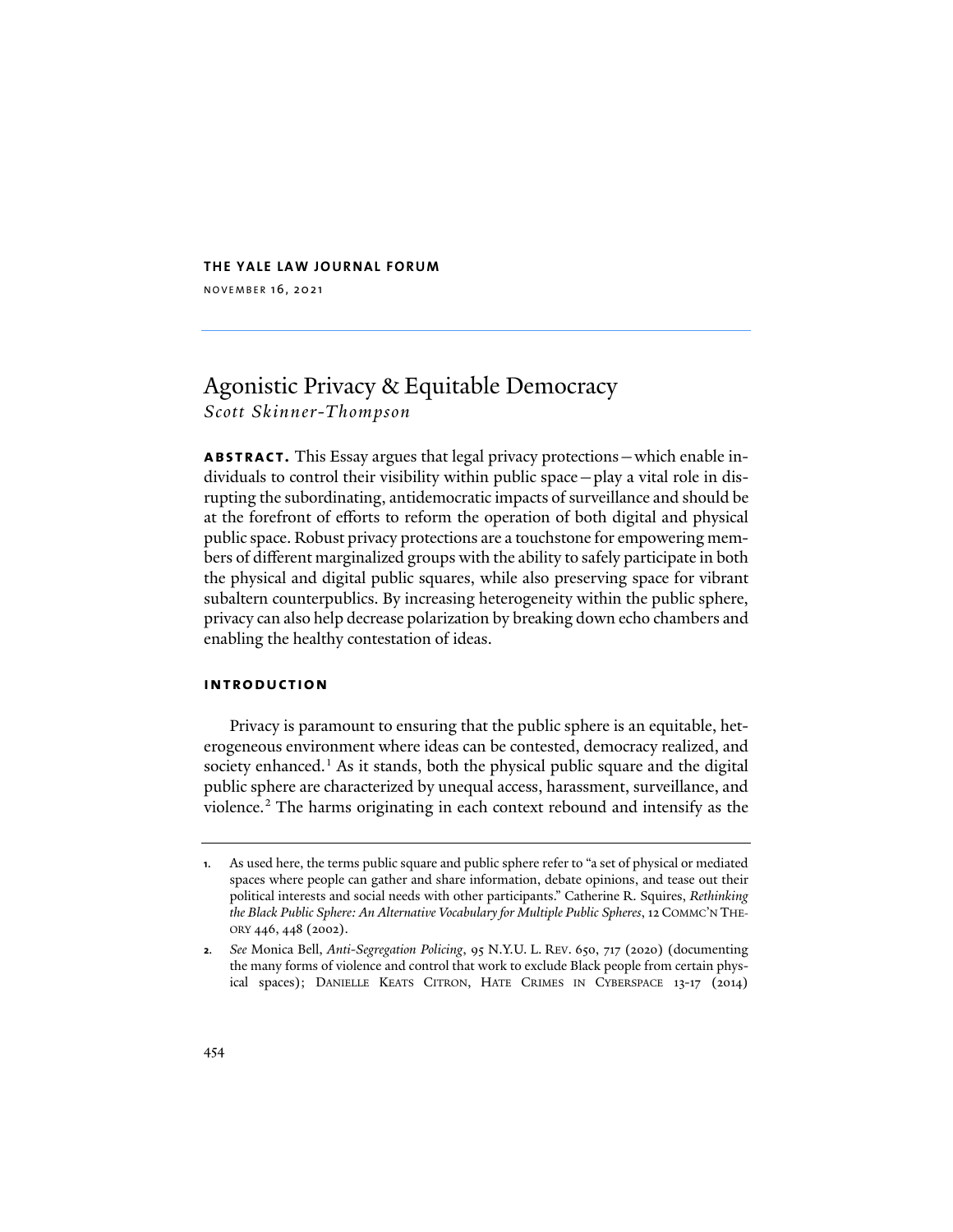<span id="page-1-10"></span><span id="page-1-9"></span><span id="page-1-0"></span>law often fails to appreciate the interconnectedness between digital and physical space.<sup>[3](#page-1-1)</sup> For example, surveillance of physical space can lead to online harass-ment<sup>4</sup> or doxing,<sup>[5](#page-1-3)</sup> which can in turn create tangible harms such as anxiety, men-tal-health injuries, and loss of employment.<sup>[6](#page-1-4)</sup> When used by government actors, digital surveillance of physical space can lead to (often baseless) incarceration and the chilling of expressive liberties.<sup>[7](#page-1-5)</sup> This cycle harms individuals, particu-larly those who belong to marginalized groups.<sup>[8](#page-1-6)</sup> But it also imposes group harms, pushing and erasing entire segments of society from the hegemonic pub-lic sphere, contributing to homogeneity of identities in public.<sup>[9](#page-1-7)</sup> This in turn creates societal-level harms to democracy, including conformity of ideas within the dominant public sphere, with marginalized groups effectively segregated from that space—ultimately contributing to political polarization by reinforcing echo chambers rather than increasing heterogeneous interactions.<sup>[10](#page-1-8)</sup>

(documenting use of nonconsensual pornography as means of harassment against women); Ari Ezra Waldman, *Law, Privacy, and Online Dating: "Revenge Porn" in Gay Online Communities*, 44 L. & SOC. INQUIRY 987, 988 (2019) (noting that queer men are disproportionately victimized by revenge porn).

- <span id="page-1-1"></span>**3**. Julie E. Cohen, *Cyberspace as/and Space*, 107 COLUM. L. REV. 210, 245 (2007) (cataloging debates about whether cyberspace is exceptional and/or distinct from physical space, while emphasizing that our networked activities create embodied impacts and effects, further exposing "the constructedness of embodied space"); Paul M. Schwartz, *Privacy and Democracy in Cyberspace*, 52 VAND.L.REV. 1607, 1644-46 (1999) (underscoring examples where the lack of digital privacy erodes physical privacy).
- <span id="page-1-2"></span>**4**. Alice Chapman, Note, *Privacy Rights and Abortion Outing: A Proposal for Using Common-Law Torts to Protect Abortion Patients and Staff*, 112 YALE L.J. 1545, 1546 (2003) (describing use of video cameras to capture images of women entering women's health clinics followed by online harassment).
- <span id="page-1-3"></span>**5**. Colin J.A. Oldberg, Note, *Organizational Doxing: Disaster on the Doorstep*, 15 COLO. TECH. L.J. 181, 183 (2016) (defining doxing as the posting of personally identifiable information about a person on the internet for purposes of galvanizing social opprobrium).
- <span id="page-1-4"></span>**6**. Danielle Keats Citron, *Cyber Civil Rights*, 89 B.U. L. REV. 61, 69-71 (2009).
- <span id="page-1-5"></span>**7***. E.g.*, Kashmir Hill, *Another Arrest, and Jail Time, Due to a Bad Facial Recognition Match*, N.Y. TIMES (Dec. 29, 2020), https://www.nytimes.com/2020/12/29/technology/facial-recognition-misidentify-jail.html [https://perma.cc/4XPT-4MVC].
- <span id="page-1-6"></span>**8**. Such groups include queer folk, racial minorities, immigrants, religious minorities, the economically subjugated, and others. Mary A. Franks, *Democratic Surveillance*, 30 HARV. J.L. & TECH. 425, 441 (2017); SCOTT SKINNER-THOMPSON, PRIVACY AT THE MARGINS 17-44 (2021); KHIARA BRIDGES, THE POVERTY OF PRIVACY RIGHTS 5, 12 (2017).
- <span id="page-1-7"></span>**9**. BRIDGES, *supra* not[e 8,](#page-1-0) at 96; *cf.* Franks, *supra* not[e 8,](#page-1-0) at 429 ("[S]urveillance based on pernicious and illegitimate prejudices towards certain groups inflicts discriminatory social harms on society in addition to individual harms.").
- <span id="page-1-8"></span>**10**. *See generally* Alfredo J. Morales, Xiaowen Dong, Yaneer Bar-Yam & Alex 'Sandy' Pentland, *Segregation and Polarization in Urban Areas*, 6 ROYAL SOC'Y OPEN SCI., Oct. 23, 2019.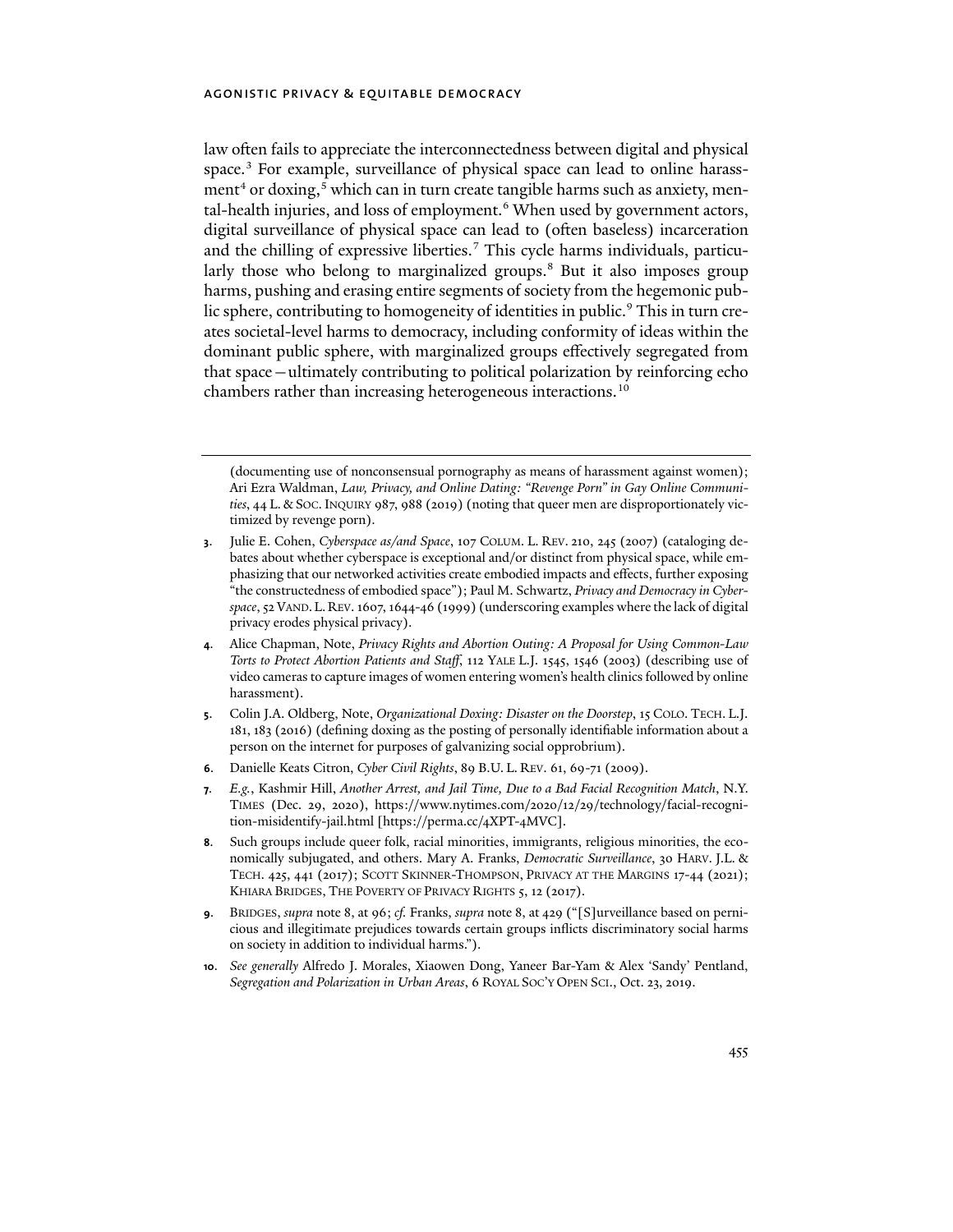As I argue in this Essay, legal privacy protections—which enable individuals to control their visibility within public space—play a vital role in disrupting this subordinating, antidemocratic process and should be at the forefront of efforts to reform the operation of both digital and physical public spaces. Although vis-ibility comes with risks for members of marginalized groups,<sup>[11](#page-2-0)</sup> *controlled* visibility through privacy protections has the potential to serve important antisubordination goals and lead to broader societal participation of entire communities in the public square. Given that public space may deny the existence of nonnormative identities, that participation may by itself be radical and politically transformative.[12](#page-2-1) Robust privacy protections are a touchstone for empowering members of different marginalized groups with the ability to participate safely in both the physical and digital public squares, $13$  while also preserving space for vibrant "subaltern counterpublics."[14](#page-2-3) Such subaltern spaces can take the form of "enclave[s]" where "counterhegemonic ideas and strategies" are developed, or more outward-facing "counterpublic[s] which engage in debate with wider publics" in order to influence those publics. [15](#page-2-4)

<span id="page-2-6"></span>Mitigating the exclusion of marginalized groups is by itself, of course, more than sufficient to normatively justify robust legal privacy protections. But the benefits of ensuring that marginalized groups can participate safely in the public sphere flow to everyone.<sup>[16](#page-2-5)</sup> Indeed, ensuring their participation is critical to a

- <span id="page-2-2"></span>**13**. SKINNER-THOMPSON, *supra* note [8,](#page-1-0) at 103 (emphasizing the role of surveillance in furthering subordination and exclusion of marginalized groups from civic participation).
- <span id="page-2-3"></span>**14**. Nancy Fraser, *Rethinking the Public Sphere: A Contribution to the Critique of Actually Existing Democracy*, 25/26 SOC. TEXT 56, 67 (1990); MICHAEL WARNER, PUBLICS AND COUNTER-PUBLICS 57 (2002).
- <span id="page-2-4"></span>**15**. Squires, *supra* not[e 1,](#page-0-2) at 448.
- <span id="page-2-5"></span>**16***. Cf.* Derrick A. Bell, Jr., Brown v. Board of Education *and the Interest-Convergence Dilemma*, 93 HARV. L. REV. 518, 523 (1980) (explaining that while, normatively, principles of racial equality ought to have formed the basis for desegregation, desegregation was likely aided by the fact that it began to serve the white majority's political and economic purposes); Franks, *supra* not[e 8,](#page-1-0) at 430 (advocating for an "enlightened interest convergence" approach to privacy that

<span id="page-2-0"></span>**<sup>11</sup>***. E.g.*, Morgan M. Page, *One from the Vaults: Gossip, Access, and Trans History-Telling*, *in* TRAP DOOR: TRANS CULTURAL PRODUCTION AND THE POLITICS OF VISIBILITY 135, 143 (Reina Gossett, Eric A. Stanley & Johanna Burton eds., 2017) ("As happened during previous periods of increased media visibility for trans people, we are currently experiencing a crackdown on the everyday lives of trans people by both the government and the general population . . . . Visibility, this supposed cure-all, might actually be poison.").

<span id="page-2-1"></span>**<sup>12</sup>**. Marquis Bey, *The Trans\*-ness of Blackness, the Blackness of Trans\*-ness*, 4 TSQ: TRANSGENDER STUD. Q. 275, 277 (2017) (explaining that because of "a hegemonic grammar that utterly disallows the very possibility of transgender" in gender-normative spaces, the existence of "trans\* and nonnormative bodies is, by virtue of their inhabitation of public space, radical" and that the same could hold true "with black bodies occupying space implicitly coded in and through whiteness").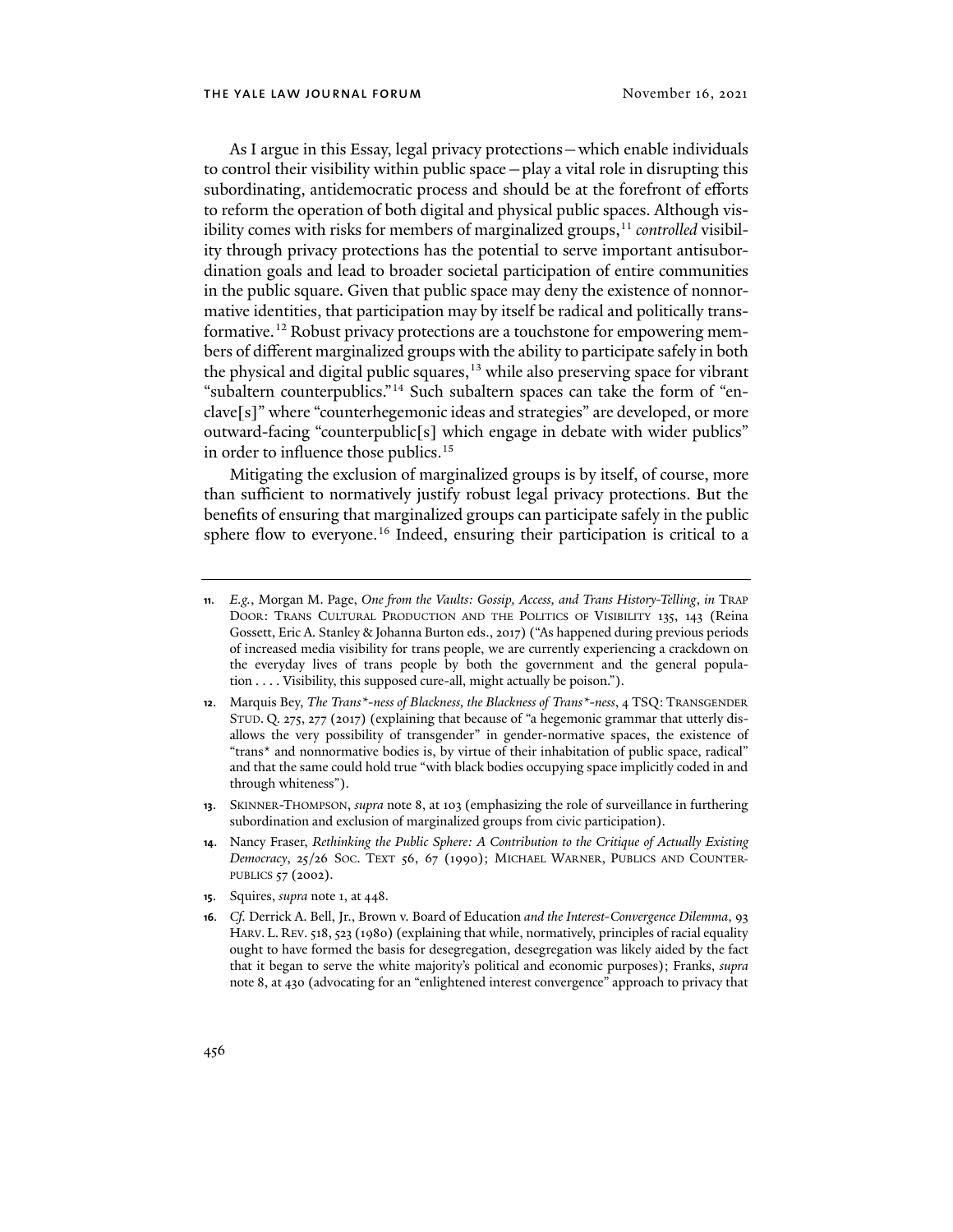<span id="page-3-10"></span><span id="page-3-9"></span><span id="page-3-8"></span>well-functioning democracy. Political and democratic theories—ranging from deliberative democracy<sup>[17](#page-3-0)</sup> to civic republicanism<sup>[18](#page-3-1)</sup> to agonistic pluralism<sup>19</sup> – underscore (in different ways and with distinct points of emphasis) that ensuring space for the exchange of ideas and contestation in the informal public spheres where ideas and viewpoints are debated is not something to fear, but something to embrace.<sup>[20](#page-3-3)</sup> Friction creates fire, but not always in the form of hatred and polarization. Rather, it can fuel the forge where healthy communities and egalitarian societies are melded.

<span id="page-3-7"></span>But privacy is a precondition for that democratic, participatory friction because it allows marginalized groups to be a part of the public, preventing fragile majority monocultures and exclusionary groupthink to take hold. And while privacy protections should be implemented top-down—that is, from the government and other institutional powers, such as information capitalists<sup>21</sup> – members of marginalized groups have for a long time created friction and materially enhanced their living conditions by developing their own methods of privacy, demonstrating its importance.<sup>[22](#page-3-5)</sup> That is, while privacy scholars have underscored privacy's ability to enable participation, members of marginalized groups have used privacy itself to create agonist, participatory friction. They have done so by deploying obfuscation technologies that interfere with surveillance mechanisms;[23](#page-3-6) by wearing masks, head veils, and hoodies; and by using public restrooms that correspond with their gender expression or identity, rather than

- <span id="page-3-1"></span>**18**. Civic republicanism emphasizes the role of citizen participation as a check on government tyranny. PHILIP PETTIT, ON THE PEOPLE'S TERMS: A REPUBLICAN THEORY AND MODEL OF DE-MOCRACY 5 (2012).
- <span id="page-3-2"></span>**19**. Agonistic pluralism foregrounds the role of horizontal contestation among different elements of society as a critical element of a functional public sphere. CHANTAL MOUFFE, AGONISTICS: THINKING THE WORLD POLITICALLY 92 (2013).
- <span id="page-3-3"></span>**20***. See infra* Part II.
- <span id="page-3-4"></span>**21**. Joshua Cohen & Archon Fung, *Democracy and the Digital Public Sphere*, *in* DIGITAL TECHNOL-OGY AND DEMOCRATIC THEORY 23, 43 (Lucy Bernholz, Hélène Landemore & Rob Reich eds., 2021) (arguing that "[b]uilding a more democratic public sphere will require vigorous democratically oriented and concerted action by, among others, governments, private companies, nongovernmental organizations, and citizens themselves").
- <span id="page-3-5"></span>**22**. SHOSHANA ZUBOFF, THE AGE OF SURVEILLANCE CAPITALISM 520-25 (2019) (advocating for the creation of friction as a means of raising the operating costs for surveillance capitalists).
- <span id="page-3-6"></span>**23**. *See generally* FINN BRUNTON & HELEN NISSENBAUM, OBFUSCATION: A USER'S GUIDE FOR PRI-VACY AND PROTEST 8-42 (2015) (cataloguing examples of technological obfuscation).

foregrounds the insights and experiences of marginalized groups, which will ensure that surveillance's manifold harms are fully dismantled for everyone).

<span id="page-3-0"></span>**<sup>17</sup>**. Deliberative democracy underscores the importance of rational deliberation by members of a polity as key to a functioning democracy. JURGEN HABERMAS, THE STRUCTURAL TRANSFOR-MATION OF THE PUBLIC SPHERE 85 (Thomas Burger trans., MIT Press 1991) (1962).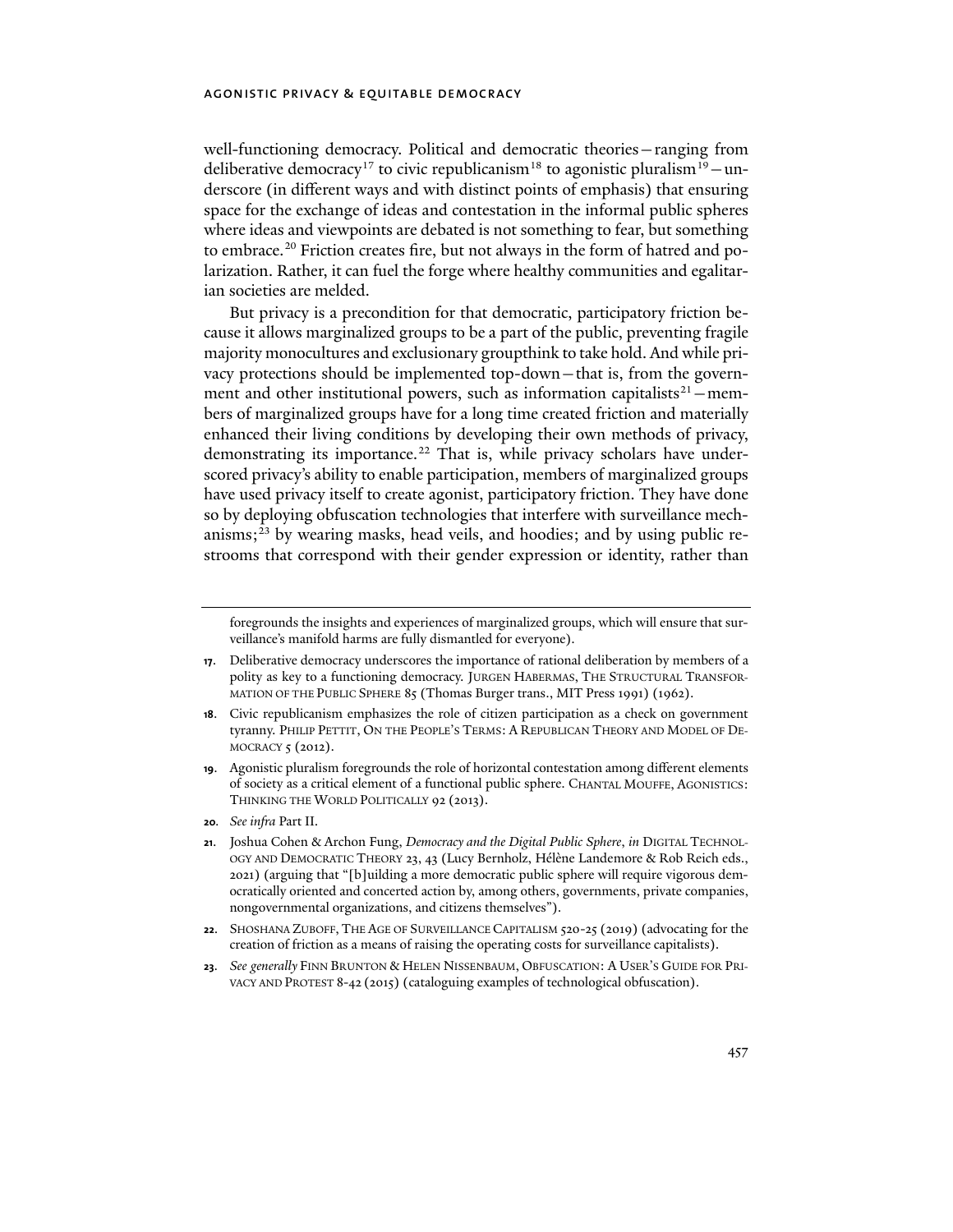<span id="page-4-0"></span>their sex assigned at birth.<sup>[24](#page-4-1)</sup> As each of these examples shows, privacy performances *are* participation through which marginalized groups challenge the homogeneity of the public square while protecting themselves from violence.

Appreciating privacy's manifold agonistic and participatory benefits, along with its expressive, First Amendment pedigree, will be a critical component of any efforts to rectify the problems besetting our public sphere.<sup>[25](#page-4-2)</sup> Privacy helps people from marginalized groups appear in public on their own terms by mitigating the surveillance tools used to track them, thereby avoiding the violence and harassment that surveillance enables. In turn, it helps them enrich and shape the public sphere through the inclusion of their identities<sup>[26](#page-4-3)</sup> and their ideas -often through acts of surveillance resistance and privacy performances.<sup>[27](#page-4-4)</sup>

Marginalized groups' efforts to maintain privacy operate as a form of friction-creating expression, shaping societal norms around privacy, identity, participation, and modes of public self-expression. This is a benefit separate and apart from any subsequent agonistic insights that individuals will proffer once permitted greater access to the square. And that agonistic friction, if safeguarded through privacy protections, may also help decrease some of the dangerous po-larization plaguing the American political landscape.<sup>[28](#page-4-5)</sup>

<span id="page-4-6"></span>Or so this Essay argues in three parts. Part I briefly highlights some of the group-based harms of privacy violations. Part II expounds on how legal protections for privacy can enable marginalized communities to fully participate in and shape the public sphere, in turn helping our society live up to its democratic, pluralistic, and equitable potential. Part III concludes with a discussion of how understanding the agonistic, participatory role of privacy could influence current reform discussions around regulation of not just the internet, but of traditional public squares as well.

<span id="page-4-1"></span>**<sup>24</sup>**. Scott Skinner-Thompson, *Performative Privacy*, 50 U.C. DAVIS L. REV. 1673, 1695-1720 (2017) (documenting acts of privacy resistance by members of different marginalized groups and characterizing such resistance as instances of performative, expressive privacy).

<span id="page-4-2"></span>**<sup>25</sup>**. James P. Nehf, *Recognizing the Societal Value of Information Privacy*, 78 WASH. L. REV. 1, 69 (2003) (arguing that broader appreciation for privacy's societal or public value as "necessary to the proper functioning of a democratic political system" will help advance legal privacy protections); Joshua A.T. Fairfield & Christoph Engel, *Privacy as a Public Good*, 65 DUKE L.J. 385, 425 (2015) (underscoring that data-privacy violations cause social, not just individual, harms).

<span id="page-4-3"></span>**<sup>26</sup>**. Bey, *supra* not[e 12.](#page-2-6)

<span id="page-4-4"></span>**<sup>27</sup>**. Skinner-Thompson, *supra* not[e 24,](#page-4-0) at 1695-1720.

<span id="page-4-5"></span>**<sup>28</sup>***. See* CHANTAL MOUFFE, FOR A LEFT POPULISM 22 (2018) (suggesting that engagement and contestation will more effectively combat right-wing extremism than will demonization).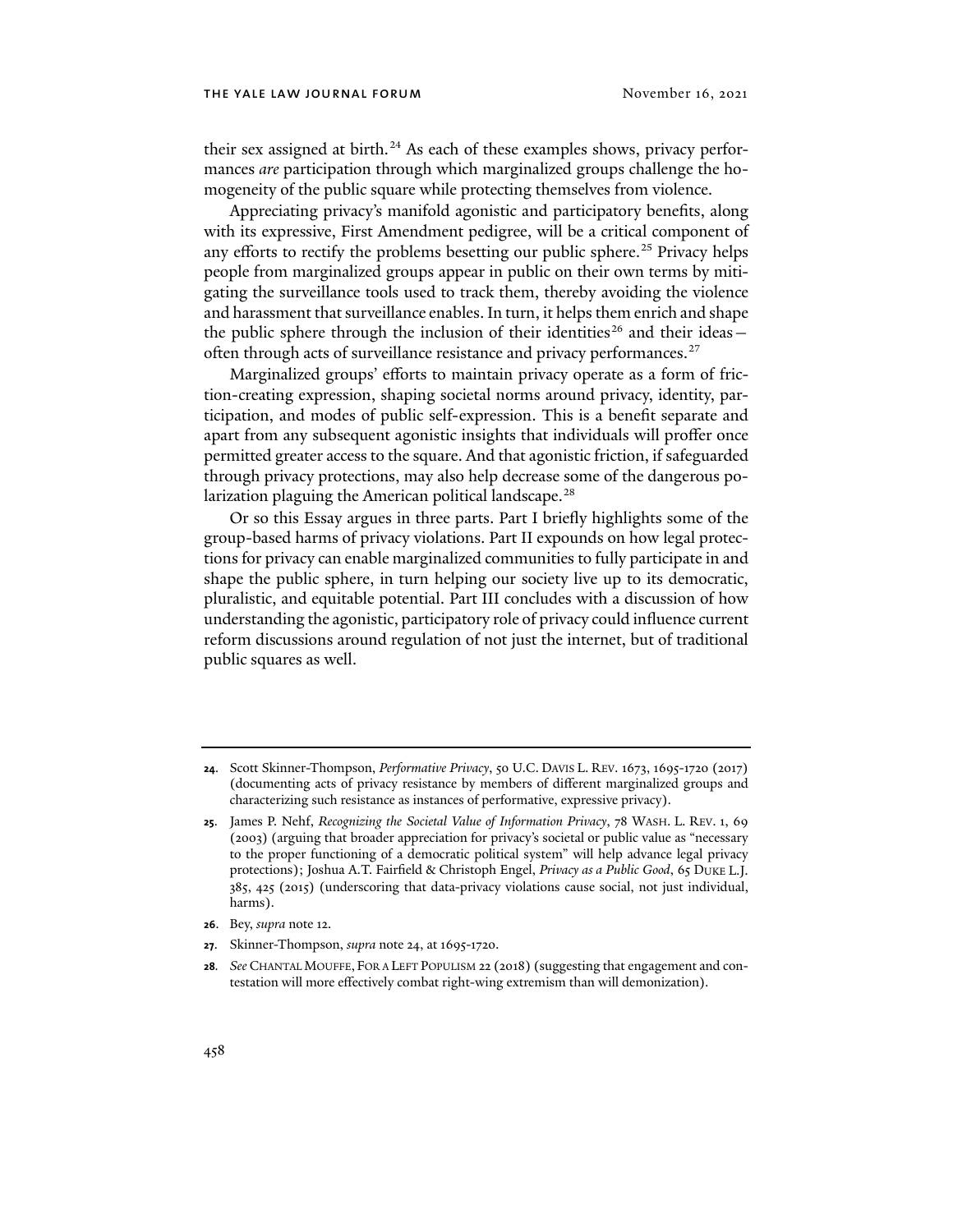#### **i. surveillance as exclusion**

Surveillance excludes.<sup>[29](#page-5-0)</sup> It pushes members of targeted communities  $-$  often from marginalized groups—out of the public square to avoid the devastating consequences of being surveilled, including state-sanctioned physical violence.<sup>[30](#page-5-1)</sup> Surveillance thereby operates as a key mechanism for keeping "members of marginalized groups out of deliberative fora in which critical decisions are being made about problems that affect them," excluding them from "spaces of political consequence."[31](#page-5-2)

<span id="page-5-7"></span><span id="page-5-6"></span>Perhaps counterintuitively, while marginalized groups are disproportionately subjected to surveillance and privacy violations,  $32$  such involuntary public-ity can lead to less diversity in the public square.<sup>[33](#page-5-4)</sup> That is, while a privacy violation may create momentary visibility, it is not visibility that allows the privacy victim to control their public identity. Therefore, on balance, such violations de-ter members of targeted groups from appearing in public on their own terms.<sup>[34](#page-5-5)</sup> This contributes to the appearance of a homogenous society and conforming viewpoints—within effectively segregated, exclusionary communities—while

- <span id="page-5-2"></span>**31**. Seeta Peña Gangadharan, *Digital Exclusion: A Politics of Refusal*, *in* DIGITAL TECHNOLOGY AND DEMOCRATIC THEORY, *supra* not[e 21,](#page-3-7) at 113, 115 (discussing the effects of other means of exclusion, such as geographical, informational, and material barriers to participation).
- <span id="page-5-3"></span>**32**. VIRGINIA EUBANKS, AUTOMATING INEQUALITY: HOW HIGH-TECH TOOLS PROFILE POLICE, AND PUNISH THE POOR 6 (2018).
- <span id="page-5-4"></span>**33**. Rebecca Green & Michele Gilman, *The Surveillance Gap: The Harms of Extreme Privacy and Data Marginalization*, 42 N.Y.U. REV. L & SOC. CHANGE 253, 260 (2018) (explaining that certain surveillance systems push people out of view, forcing invisibility that may, depending on the context, be harmful).
- <span id="page-5-5"></span>**34**. BRYCE CLAYTON NEWELL, POLICE VISIBILITY: PRIVACY, SURVEILLANCE, AND THE FALSE PROMISE OF BODY-WORN CAMERAS 33 (2021) (explaining that "surveillance of public spaces also likely affects some categories of citizens disproportionately, with the potential for increasing stigmatization and more frequent criminalization of those members of society who are already more visible"); *cf*. Margot E. Kaminski & Shane Witnov, *The Conforming Effect: First Amendment Implications of Surveillance, Beyond Chilling Speech*, 49 U. RICH. L. REV. 465, 493-509 (2015) (arguing that surveillance encourages individuals to conform their opinions to perceived group norms).

<span id="page-5-0"></span>**<sup>29</sup>**. Franks, *supra* not[e 8,](#page-1-0) at 431 ("The fear of surveillance inhibits individual freedoms of expression and association, which in turn undermines the possibility of an open and democratic society.").

<span id="page-5-1"></span>**<sup>30</sup>***. Report of the Sentencing Project to the United Nations Special Rapporteur on Contemporary Forms of Racism, Racial Discrimination, Xenophobia, and Related Intolerance Regarding Racial Disparities in the United States Criminal Justice System*, SENT'G PROJECT 3 (Mar. 2018), https://www .sentencingproject.org/wp-content/uploads/2018/04/UN-Report-on-Racial-Disparities .pdf [https://perma.cc/RHY7-5UTZ].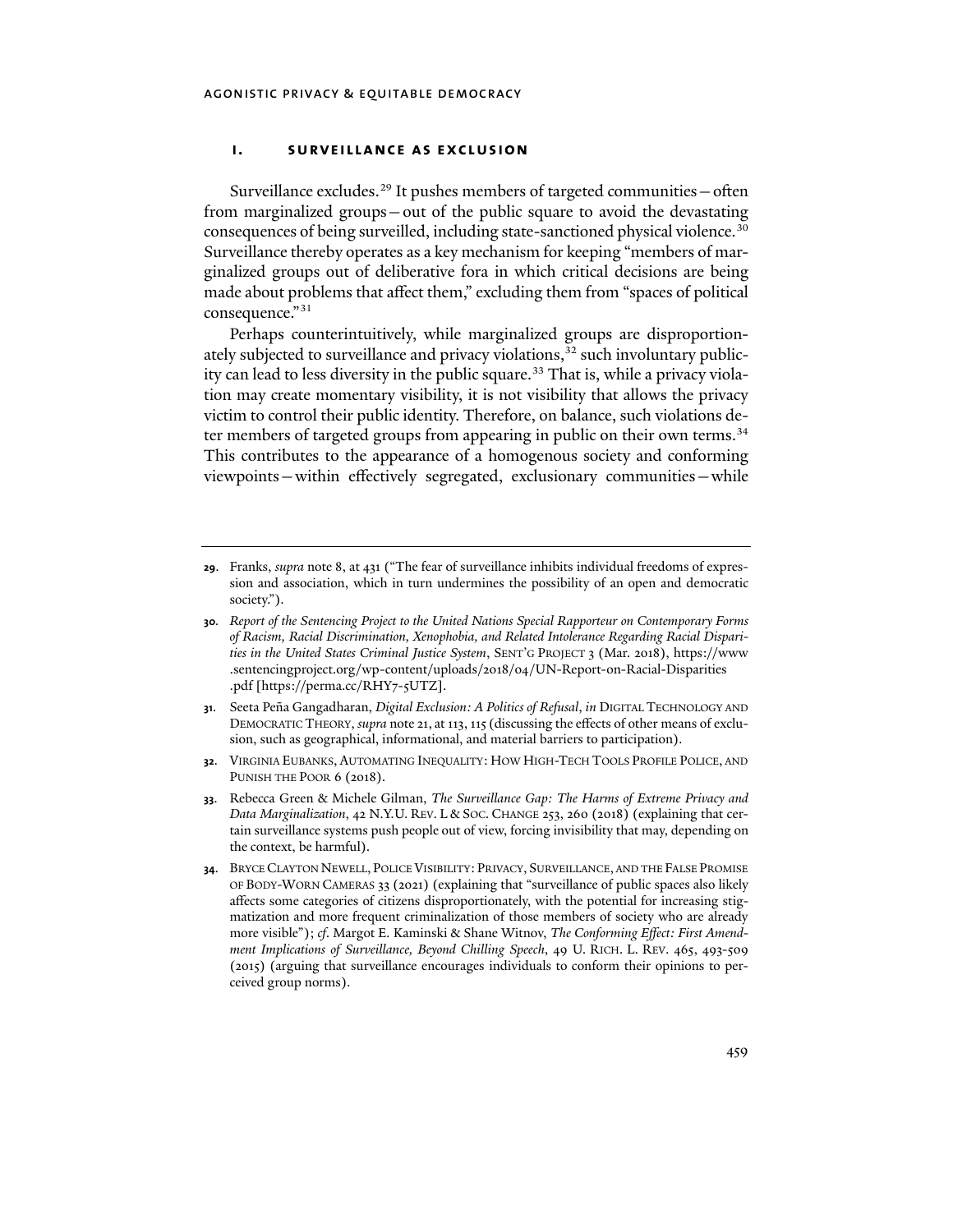further compounding political polarization<sup>[35](#page-6-0)</sup> and allowing society to ignore our collective responsibility to those that have been marginalized.<sup>[36](#page-6-1)</sup>

This Part analyzes three overlapping types of surveillance mechanisms that accomplish exclusion: privatized-technological surveillance, administrative surveillance, and carceral surveillance.

#### <span id="page-6-6"></span>*A. Privatized-Technological Surveillance*

As used here, privatized-technological surveillance refers to the use of a digital technology by private individuals or corporations to surveil physical public space or to privacy violations that occur online.

For example, increasingly widespread privatized video surveillance of public space can be used to document a range of political and personal activities, in-cluding entering an abortion clinic,<sup>[37](#page-6-2)</sup> participating in political canvassing,<sup>[38](#page-6-3)</sup> or attending a protest.<sup>[39](#page-6-4)</sup> Videos can then be posted on the internet, allowing those who appear in them to be identified through crowdsourcing or facial-recognition technology.[40](#page-6-5) Once identified, those individuals can subsequently be doxed and harassed online, pushing them from the digital public sphere and chilling their

- <span id="page-6-0"></span>**35**. Benjamin R. Warner & Astrid Villamil, *A Test of Imagined Contact as a Means to Improve Cross-Partisan Feelings and Reduce Attribution of Malevolence and Acceptance of Political Violence*, 84 COMMC'N MONOGRAPHS 447, 457-62 (2017) (documenting how even imagined contacts between members of different groups can reduce polarization); *cf*. Scott Skinner-Thompson, Sylvia A. Law & Hugh Baran, *Marriage, Abortion, and Coming Out*, 116 COLUM.L. REV.ONLINE 126, 134-38 (2016) (comparing the popularity of media portrayals of lesbian and gay people to the dearth of portrayals of people exercising reproductive freedom as a partial explanation for the advancement of gay rights and the erosion of reproductive rights).
- <span id="page-6-1"></span>**36**. LOÏC WACQUANT, PUNISHING THE POOR, at xxi-xxii, 108, 288 (2009); Torin Monahan, *Regulating Belonging: Surveillance, Inequality, and the Cultural Production of Abjection*, 10 J. CULTURAL ECON. 191, 192-95 (2017) (underscoring the state's efforts "to invisibilize the homelessness problem," thereby alleviating society of their "collective ethical responsibility" toward each other).
- <span id="page-6-2"></span>**37**. Yochi J. Dreazen, *Abortion Protestors Use Cameras, Raise New Legal Issues, Lawsuits*, WALL ST.J. (May 28, 2002, 12:01 AM ET), https://www.wsj.com/articles/SB1022539371607091560 [https://perma.cc/YJ6Q-8C42].
- <span id="page-6-3"></span>**38**. Angela K. Evans, *Initiatives Canvassers Report Harassment*, BOULDER WKLY. (July 28, 2016), http://www.boulderweekly.com/news/initiatives-canvassers-report-harassment [https:// perma.cc/DB58-4ZL2].
- <span id="page-6-4"></span>**39**. Nellie Bowles, *How 'Doxxing' Became a Mainstream Tool in the Culture Wars*, N.Y. TIMES (Aug. 30, 2017), https://www.nytimes.com/2017/08/30/technology/doxxing-protests.html [https: //perma.cc/UW9E-5FFQ].
- <span id="page-6-5"></span>**40**. Evan Selinger & Woodrow Hartzog, *The Inconsentability of Facial Surveillance*, 66 LOY. L. REV. 33, 50-51 (2020) (explaining that facial-recognition technology threatens to chill the public actions of minority groups).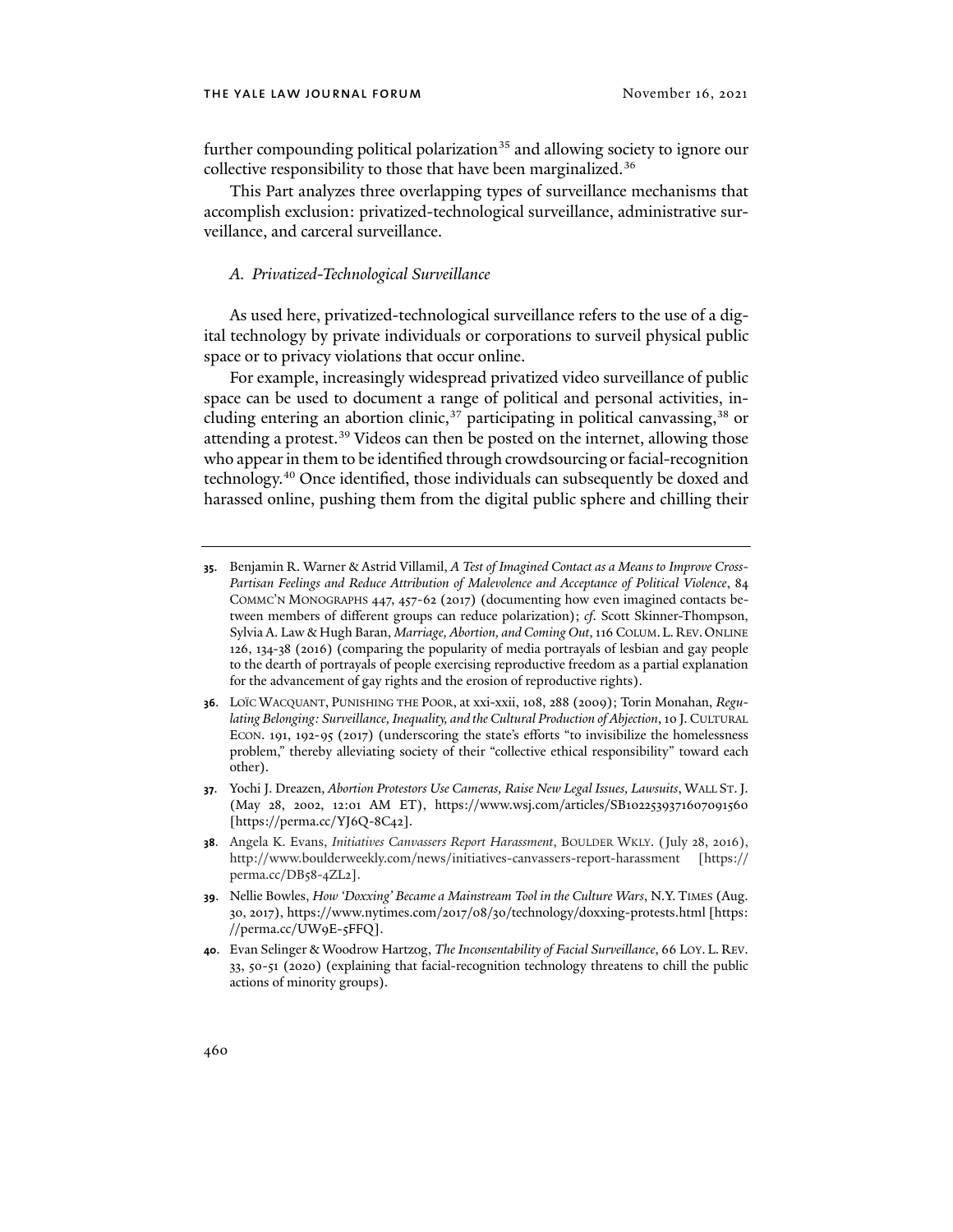embodied physical participation.<sup>[41](#page-7-0)</sup> Although the relative anonymity of the public square once protected participation in such embodied activities, $42$  privatized technology has eroded it.<sup>[43](#page-7-2)</sup>

Privatized-technological surveillance can also constitute sexual harassment. Weak privacy tort laws<sup>[44](#page-7-3)</sup> and Section 230 of the Communications Decency Act shield websites that host nonconsensual pornography from accountability.[45](#page-7-4) In doing so, they allow stigmatized images of women and queer folk to be used as weapons that shame both female sexuality and nonnormative gender identities and create obstacles to both gender and sexual minorities' full enfranchisement in society, including employment barriers when current and potential employers view nonconsensual images.[46](#page-7-5)

Such examples of internet harassment underscore what Paul Schwartz predicted decades ago: without informational-privacy protections online, many people will decide not to participate in the digital public square, undermining the ability of the internet to function as a meaningful democratic forum.<sup>[47](#page-7-6)</sup> The harms of digital privacy violations thus reverberate back and forth into physical public space, undermining targets' ability to participate as they desire in both political activities and quotidian activities essential to human flourishing, such as work.

## *B. Administrative Surveillance*

Administrative surveillance is the use of government systems of classification and recordkeeping to surveil, control, and shape people's lives and identities.<sup>48</sup>

- <span id="page-7-0"></span>**41**. Micah Lee, *How Right-Wing Extremists Stalk, Dox, and Harass Their Enemies*, INTERCEPT (Sept. 6, 2017, 5:24 PM), https://theintercept.com/2017/09/06/how-right-wing-extremists-stalkdox-and-harass-their-enemies [https://perma.cc/8JGD-699E].
- <span id="page-7-1"></span>**42***. Cf*. JAMES C. SCOTT, DOMINATION AND THE ARTS OF RESISTANCE:HIDDEN TRANSCRIPTS 65-66 (1990).
- <span id="page-7-2"></span>**43**. Scott Skinner-Thompson, *Recording as Heckling*, 108 GEO. L.J. 125, 159-60 (2019).
- <span id="page-7-3"></span>**44***. See* Scott Skinner-Thompson, *Privacy's Double Standards*, 93 WASH. L. REV. 2051, 2069-74 (2018).
- <span id="page-7-4"></span>**45**. Mary Anne Franks, *Section 230 and the Anti-Social Contract*, LAWFARE (Feb. 22, 2021, 10:36 AM), https://www.lawfareblog.com/section-230-and-anti-social-contract [https://perma.cc /UK5E-Z8ZF].
- <span id="page-7-5"></span>**46**. Anastasia Powell, Adrian J. Scott & Nicola Henry, *Digital Harassment and Abuse: Experiences of Sexuality and Gender Minority Adults*, 17 EUR. J. CRIMINOLOGY 199, 215-17 (2020); CITRON, *supra* not[e 2,](#page-0-3) at 13-14.
- <span id="page-7-6"></span>**47**. Schwartz, *supra* note [3,](#page-1-9) at 1611, 1650.
- <span id="page-7-7"></span>**48**. DEAN SPADE, NORMAL LIFE: ADMINISTRATIVE VIOLENCE, CRITICAL TRANS POLITICS, AND THE LIMITS OF LAW 29 (2011) (explaining that "administrative norms or regularities create structured insecurity and (mal)distribute life chances across populations").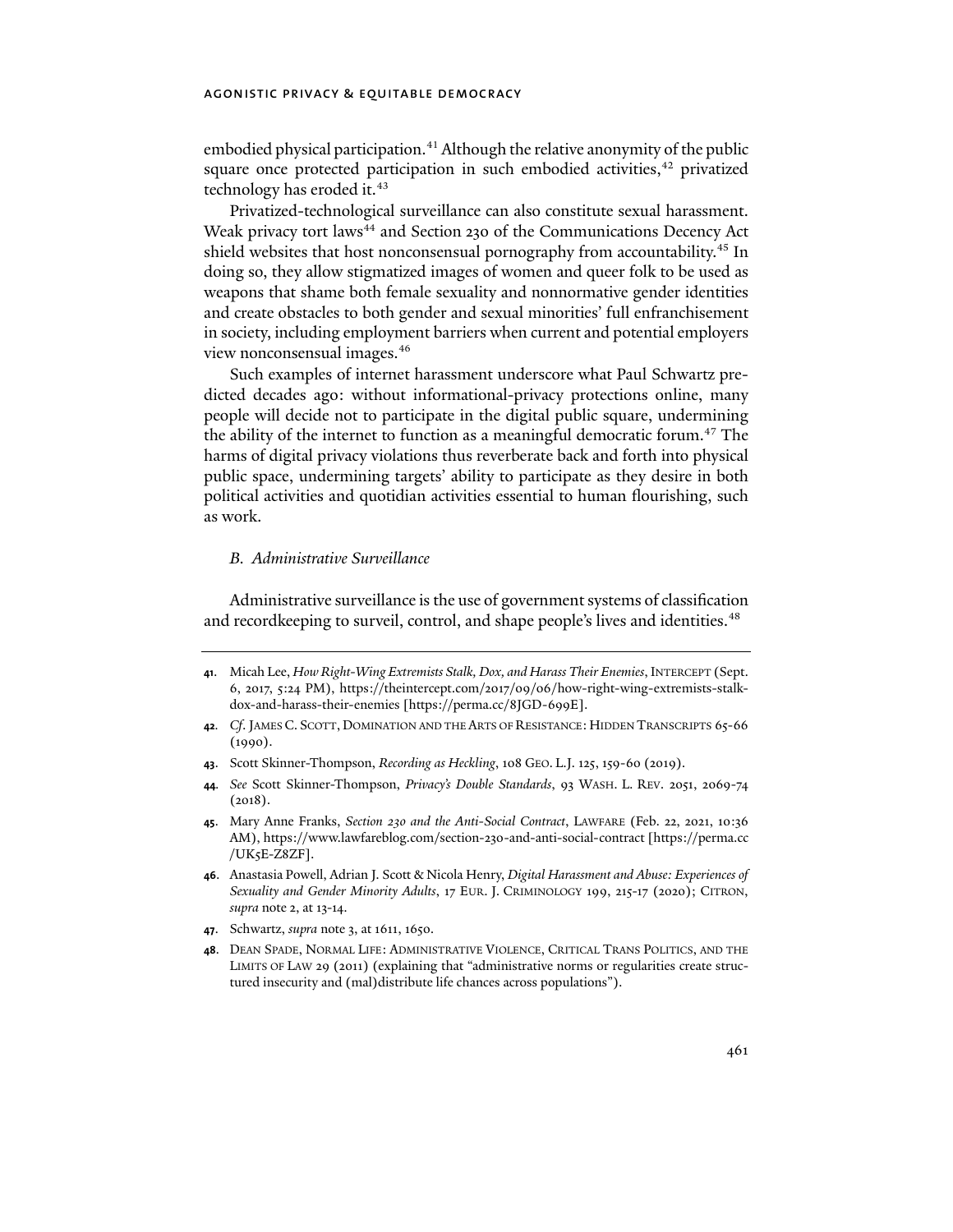In some jurisdictions, if a transgender or gender-variant person wants their name officially changed, they must file a court petition and publish the name change in a local newspaper, leaving public and often digital paper trails.<sup>[49](#page-8-0)</sup> Similarly, some states forbid modification of the gender marker on someone's birth certificate outright or require medical or surgical interventions before a person can obtain an accurate gender marker.<sup>[50](#page-8-1)</sup> These medical interventions may be in-accessible or unneeded for many trans people.<sup>[51](#page-8-2)</sup> When an individual is asked to produce their birth certificate, intimate details regarding their body and gender identity may be revealed. This forced "outing" serves as a barrier to obtaining proper identification,<sup>[52](#page-8-3)</sup> which is a critical part of entering the public sphere on one's own terms without being subjected to violence and harassment.<sup>[53](#page-8-4)</sup>

Administrative surveillance of those seeking state financial assistance is also pervasive and increasingly digitized, in what John Gilliom has described as the "digital poorhouse."[54](#page-8-5) Under the pretense of ensuring that those seeking aid from means-tested programs meet the eligibility requirements, the government collects vast amounts of personal information about people's lives, including their intimate relationships, sometimes through invasive home visits.<sup>[55](#page-8-6)</sup> In reality, the questioning operates as a form of social control whereby the administra-tive state polices the poor because it views them as morally suspect.<sup>[56](#page-8-7)</sup> Increasingly, this information is aggregated and shared among government agencies (including, at times, law enforcement), rendering the lives of impoverished people completely transparent to the government.<sup>57</sup>

- <span id="page-8-0"></span>**49***. E.g.*, N.Y. CIV. RIGHTS LAW §§ 60-65 (McKinney 2021).
- <span id="page-8-1"></span>**50**. Lisa Mottet, *Modernizing State Vital Statistics Statutes and Policies to Ensure Accurate Gender Markers on Birth Certificates: A Good Government Approach to Recognizing the Lives of Transgender People*, 19 MICH.J. GENDER & L. 373, 400-01 (2013).
- <span id="page-8-2"></span>**51**. Scott Skinner-Thompson & Ilona M. Turner, *Title IX's Protections for Transgender Student Athletes*, 28 WIS.J.L. GENDER & SOC'Y 271, 291 (2013).
- <span id="page-8-3"></span>**52**. Scott Skinner-Thompson, *Outing Privacy*, 110 NW. U. L. REV. 159, 192 (2015).
- <span id="page-8-4"></span>**53**. Dean Spade, *Documenting Gender*, 59 HASTINGS L.J. 731, 754-57 (2008).
- <span id="page-8-5"></span>**54**. JOHN GILLIOM, OVERSEERS OF THE POOR: SURVEILLANCE, RESISTANCE, AND THE LIMITS OF PRI-VACY 35 (2001).
- <span id="page-8-6"></span>**55***. Id*. at 43.
- <span id="page-8-7"></span>**56**. BRIDGES, *supra* note [8,](#page-1-0) at 9 (2017).
- <span id="page-8-8"></span>**57***. See* EUBANKS, *supra* note [32,](#page-5-6) at121.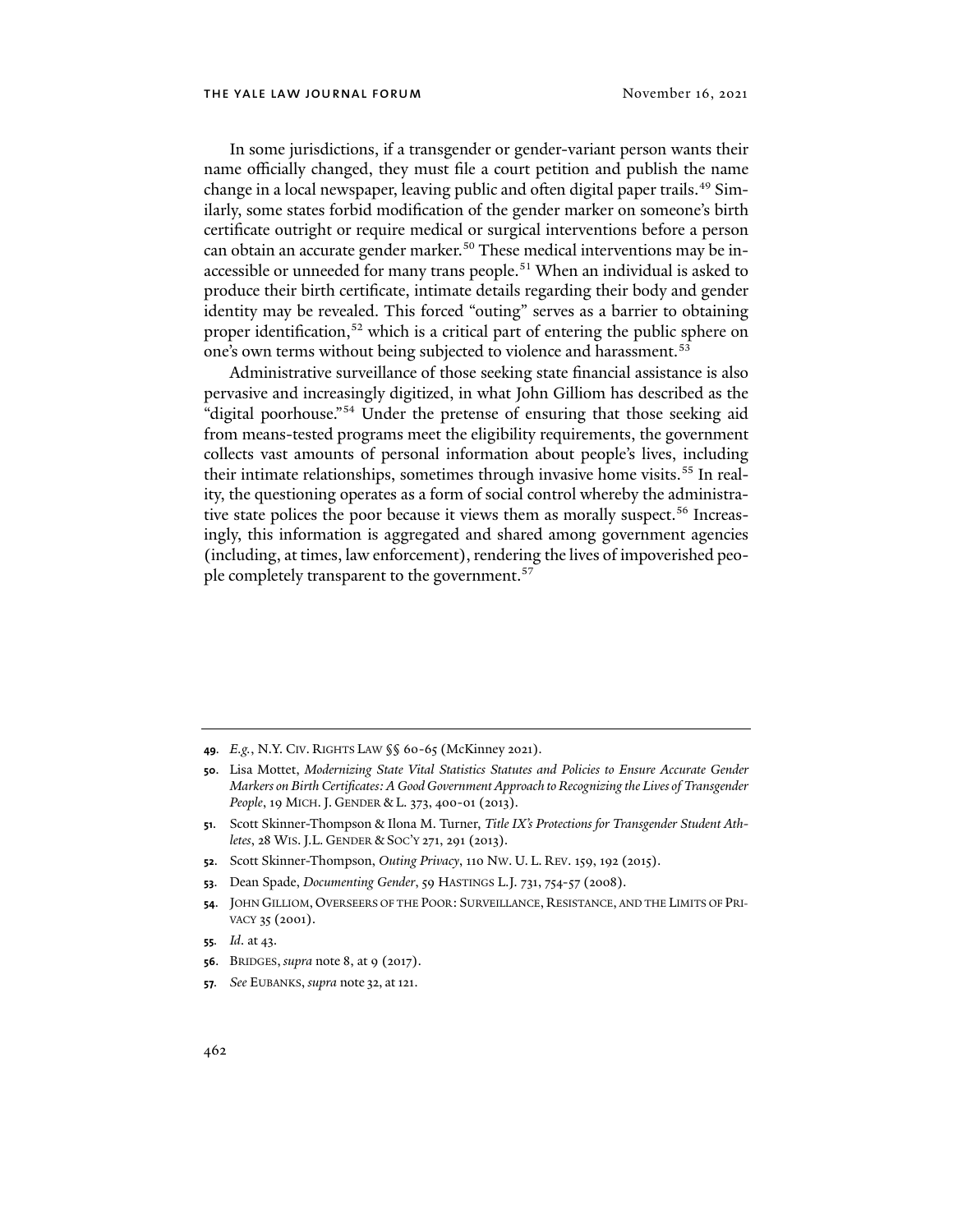## *C. Carceral Surveillance*

And of course, carceral surveillance—the deployment of the state's law-enforcement powers to document and criminalize a vast array of activity—also excludes marginalized groups.[58](#page-9-0)

Such surveillance in the form of police scrutiny of trans women of color and the criminalization of "walking while trans" further pushes trans people from the public square and into prison.<sup>[59](#page-9-1)</sup> Racial profiling, as embodied in New York City's unconstitutional stop-and-frisk policy, targets Black and Brown people and renders them subject to search and arrest merely for their presence in par-ticular overpoliced neighborhoods.<sup>[60](#page-9-2)</sup> Immigrant profiling, such as the unconstitutional Arizona Senate Bill 1070, authorized local law enforcement officers to arrest anyone without a warrant if the officers had probable cause to believe that they were removable under federal immigration law.<sup>[61](#page-9-3)</sup> This policy served to brand people as suspicious and criminal based on the color of their skin or their ability to speak English. Such profiling (which continues notwithstanding inter-mittent court victories)<sup>[62](#page-9-4)</sup> deters racial, immigrant, and gender minorities from entering the public square lest they be observed, searched, and arrested.

Anticamping or sit-lie laws are another example of carceral surveillance. These laws criminalize the presence of homeless people in public by forbidding them from creating makeshift shelters on public land or even lying down in public space, empowering the government to destroy people's dwellings and invade their privacy.[63](#page-9-5) This pushes homeless people away from central public spaces to remote and undesirable corners (such as underpasses or woods) where they are further isolated from sources of sustenance and public participation and where

<span id="page-9-0"></span>**<sup>58</sup>***. Cf.* WACQUANT, *supra* note [36,](#page-6-6) at 41 (explaining that a penal state has gradually replaced a welfare state, further criminalizing marginalized groups).

<span id="page-9-1"></span>**<sup>59</sup>**. Leonore F. Carpenter & R. Barrett Marshall, *Walking While Trans: Profiling of Transgender Women by Law Enforcement, and the Problem of Proof*, 24 WM. & MARY J. WOMEN & L. 5, 5-6  $(2017).$ 

<span id="page-9-2"></span>**<sup>60</sup>***. See* Floyd v. City of New York., 959 F. Supp. 2d 540 (S.D.N.Y. 2013) (holding New York City's stop-and-frisk policy unconstitutional).

<span id="page-9-3"></span>**<sup>61</sup>***. See* Arizona v. United States, 567 U.S. 387 (2012) (ruling that federal law preempted three of the four provisions of Arizona Senate Bill 1070).

<span id="page-9-4"></span>**<sup>62</sup>***. E.g.*, Alice Speri, *The NYPD Is Still Stopping and Frisking Black People at Disproportionate Rates*, INTERCEPT (June 10, 2021, 7:00 AM), https://theintercept.com/2021/06/10/stop-and-frisknew-york-police-racial-disparity [https://perma.cc/SU9Z-QQFY].

<span id="page-9-5"></span>**<sup>63</sup>***. E.g.*, DENVER, COLO., REV. MUN. CODE § 38-86.2 (2021) (prohibiting unauthorized camping); S.F., CAL., POLICE CODE art. 2, § 168(b) (2021) (prohibiting sitting or lying down on public sidewalks during the day).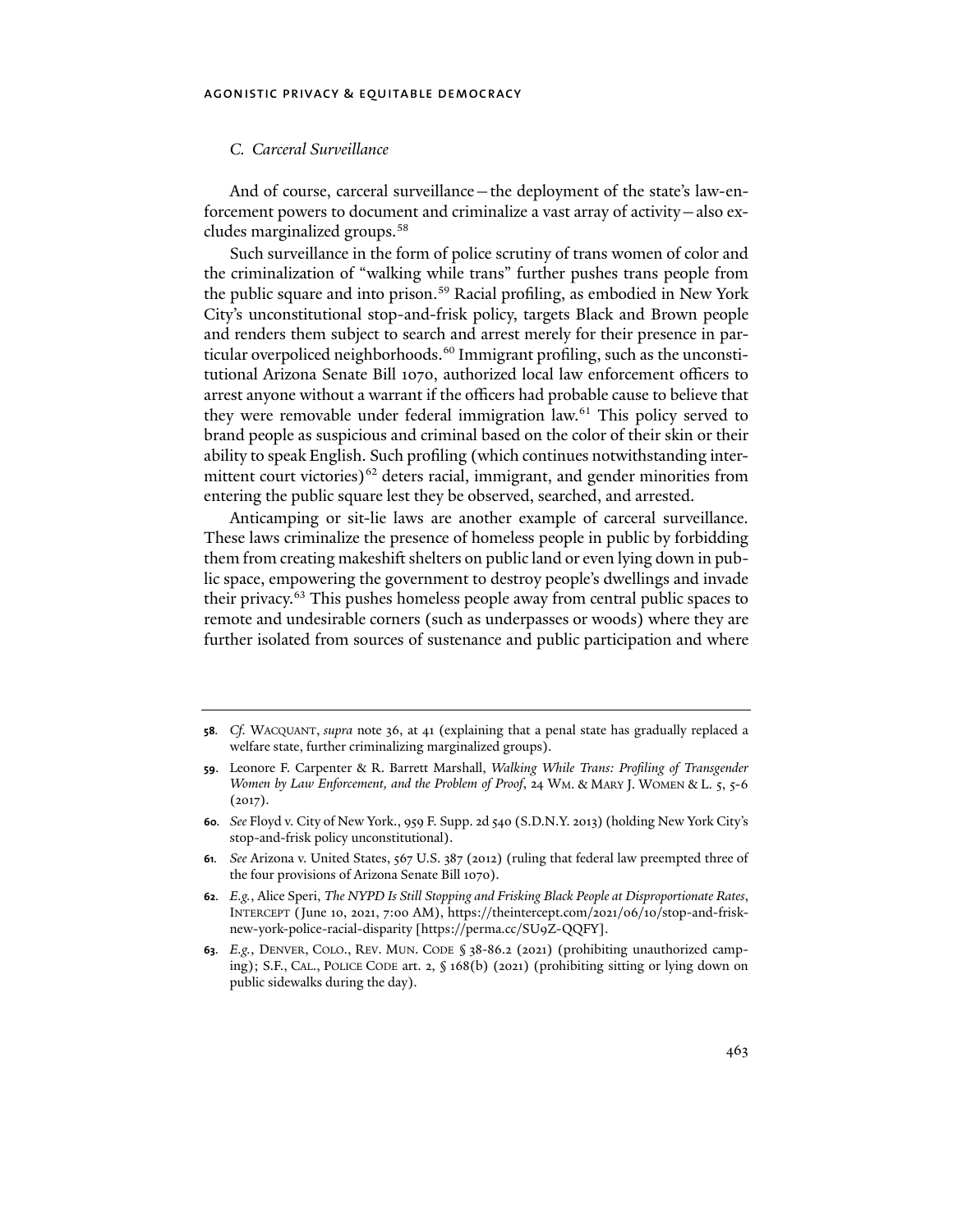they are ignored and forgotten.<sup>[64](#page-10-0)</sup> Indeed, laws regulating public space criminalize the very *existence* of homeless people—an exclusion that Jeremy Waldron has described as "one of the most callous and tyrannical exercises of power in modern times by a (comparatively) rich and complacent majority against a minority of their less fortunate fellow human beings."[65](#page-10-1)

With the proliferation of digitized criminal records<sup>[66](#page-10-2)</sup> and online mugshot databases,<sup>[67](#page-10-3)</sup> once a person is criminalized, they are always criminalized. Indeed, the policing of physical space follows people online in perpetuity. This digital documentation of the criminalization of certain identities within public space allows potential employers, landlords, or social connections to learn of people's interactions with law enforcement<sup>[68](#page-10-4)</sup>  $-$  interactions that may well have been the product of racist, transphobic, and xenophobic police practices. And, much like facial recognition technology, the digitized criminal-record databases may not always be accurate, and can include individuals who are not ultimately convicted but merely arrested.<sup>[69](#page-10-5)</sup>

\* \* \*

These examples of privatized-technological, administrative, and carceral surveillance illustrate that privacy violations are not only felt by the individuals being surveilled at any given moment (significant as that individual impact is). Privacy violations also systematically operate as a form of social control that helps prop up hegemonic forces of white supremacy, patriarchy, heteronormativity, and neoliberalism—while subjugating different marginalized groups, ren-dering them abject.<sup>[70](#page-10-6)</sup> As powerfully put by Torin Monahan:

- <span id="page-10-1"></span>**65**. Jeremy Waldron, *Homelessness and the Issue of Freedom*, 39 UCLA L. REV. 295, 301-02 (1991).
- <span id="page-10-2"></span>**66**. Sarah Esther Lageson, *The Purgatory of Digital Punishment*, SLATE (June 24, 2020, 10:59 AM), https://slate.com/technology/2020/06/criminal-justice-records-online-digital-punishment.html [https://perma.cc/8VUV-H8ZK].
- <span id="page-10-3"></span>**67***. E.g.*, FIND MUGSHOTS, https://www.findmugshots.com [https://perma.cc/C637-TK5B].
- <span id="page-10-4"></span>**68**. David Segal, *Mugged by a Mug Shot Online*, N.Y. TIMES (Oct. 5, 2013), https://www.nytimes .com/2013/10/06/business/mugged-by-a-mug-shot-online.html [https://perma.cc/VLF8- KPTT].
- <span id="page-10-5"></span>**69**. Marina Duane, Nancy G. La Vigne, Mathew Lynch & Emily Reimal, *Criminal Background Checks: Impact on Employment and Recidivism*, URB. INST., at V (2017), https://www.urban.org/research/publication/criminal-background-checks-impact-employment-and-recidivism/view/full\_report [https://perma.cc/XR65-WRSM]; Nicole Weissman & Marina Duane, *Five Problems with Criminal Background Checks*, URB INST.:URB.WIRE (Mar. 13, 2017), https://www.urban.org/urban-wire/five-problems-criminal-background-checks [https:// perma.cc/R5M5-9JPV]; *see also* Hill, *supra* note [7](#page-1-10) (documenting a series of wrongful arrests based on facial recognition technology).

<span id="page-10-6"></span>**70**. Monahan, *supra* not[e 36,](#page-6-6) at 194-95.

<span id="page-10-0"></span>**<sup>64</sup>**. Donald Saelinger, Note, *Nowhere to Go: The Impacts of City Ordinances Criminalizing Homelessness*, 13 GEO.J. ON POVERTY L. & POL'Y 545, 556-60 (2006).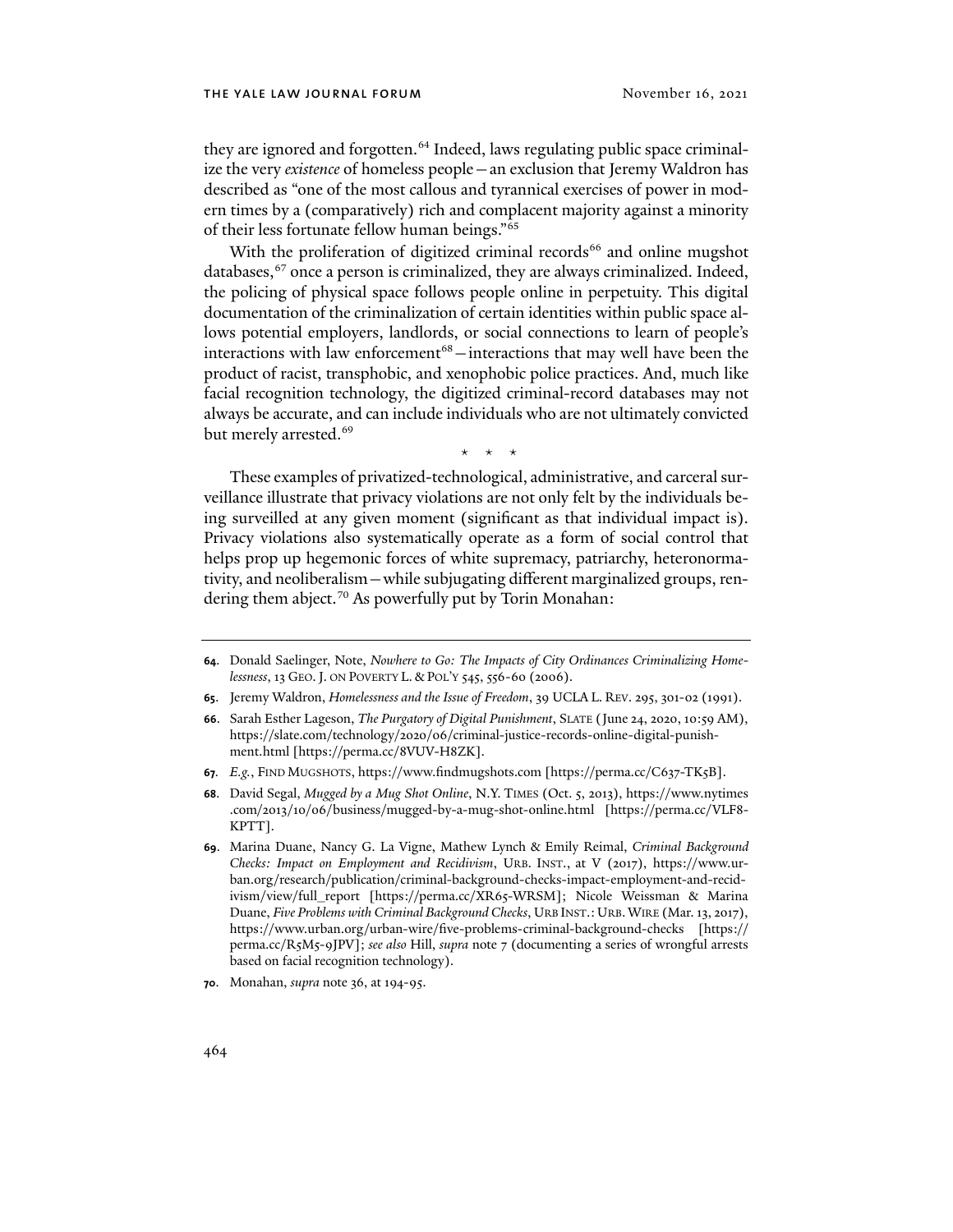Surveillance plays an important role in policing bodies and maintaining boundaries between inside and outside, self and other. Moments of unwanted visibility or presence  $-$  of the poor, the homeless, the refugee  $$ seem to compel mechanisms of intensified control. Such control mechanisms delineate parameters of temporary existence for the compliant, while excluding those marked as dangerous or socially illegible. Therefore, through categorization and sorting, surveillance enacts forms of structural and symbolic violence against marginalized Others.<sup>[71](#page-11-0)</sup>

Consequently, social efforts to create a more just and equitable society must include commitments to privacy protections—including agonistic privacy performances—along with drastic reductions of the state- and private-surveillance infrastructure.

## <span id="page-11-4"></span>**ii. privacy as agonistic participation**

In contrast to the often-exclusionary impact of surveillance, legal safeguards for individual privacy help people be seen and heard on their own terms, allowing them to contribute to the social tableau and democratic governance. While it has many different patinas, any definition of a functioning democracy depends on meaningful participation of the people.<sup>72</sup> Such participation can occur in informal fora or formal representative ones. But whether it be deliberative democracy, agonistic pluralism, or even civic republicanism, popular participation is the linchpin of many theories of democracy.<sup>[73](#page-11-2)</sup>

Democratic theories may differ in terms of the emphasis they place on how and why participation matters, but they almost all agree that it does. For example, deliberative democracy o�en foregrounds the role of rational consensus as a critical goal of public participation.<sup>[74](#page-11-3)</sup> As leading scholar of deliberative

Although the term *participation* is central to much of democratic theory, it is still highly contingent and debatable in both form and aims. It means different things in different contexts, often presumes different democratic ideals, and carries with it different assumptions about what role individual and collective actions play in democratic institutions.

Mike Ananny, *Presence of Absence: Exploring the Democratic Significance of Silence*, *in* DIGITAL TECHNOLOGY AND DEMOCRATIC THEORY, *supra* note [21,](#page-3-7) at 141, 154. My goal here is not to resolve these debates (a tall order), but rather to underscore the role of privacy in both facilitating and directly serving as a form of agonistic participation (however defined).

<span id="page-11-2"></span>**73***. See supra* notes [17](#page-3-8)[-19](#page-3-9) for definitions of each theory.

<span id="page-11-3"></span>**74**. For a thorough yet succinct overview of theories of deliberative democracy and their shortcomings, see EDWINA BARVOSA, DELIBERATIVE DEMOCRACY NOW 1-16 (2018).

<span id="page-11-0"></span>**<sup>71</sup>***. Id*. at 192.

<span id="page-11-1"></span>**<sup>72</sup>**. Mike Ananny has observed: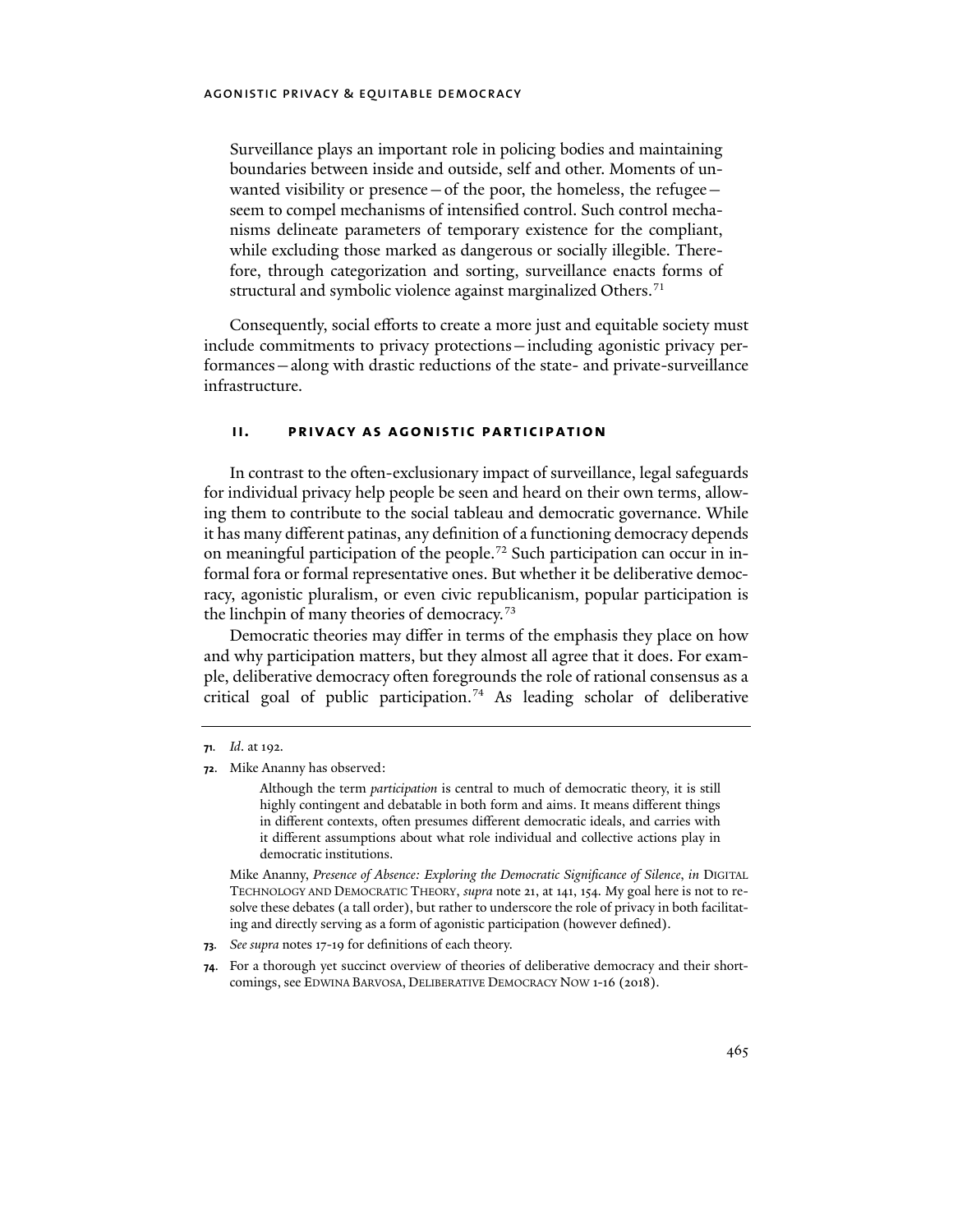democracy Jurgen Habermas described, the effectiveness of civil society and deliberative democracy historically "stood or fell with the principle of universal access. A public sphere from which specific groups would be . . . excluded was less than merely incomplete; it was not a public sphere at all."[75](#page-12-0)

In contrast to deliberative democracy's emphasis on consensus building, civic republicanism centers on what Philip Pettit describes as a "contestatory citizenry"—one that is "committed to interrogating all the elements of government and imposing itself in the determination of law and policy" to ensure that the government does not become totalitarian.[76](#page-12-1) In other words, contestatory participation under a republican model underscores the role of participation aimed at the government itself (i.e., vertically).

Like civic republicanism, agonistic pluralism distinguishes itself from delib-erative democracy by underscoring the value of contention over consensus.<sup>[77](#page-12-2)</sup> But under an agonistic pluralist veneer, participation in the public square is critical because "the public space is where conflicting points of view are confronted without any possibility of a final reconciliation."<sup>[78](#page-12-3)</sup> Horizontal tension (among the people and corporatist, neoliberal powers) is acceptable—and indeed necessary—because the lack of reconciliation can underscore the hegemonic forces operating with the public square and can also help ensure continued vigilance in the face of many ultimately short-term political victories.<sup>[79](#page-12-4)</sup> Or, as put by Chantal Mouffe, an agonistic approach to public discourse "consists in making visible what the dominant consensus tends to obscure and obliterate, in giving a voice to all those are silenced within the framework of the existing hegemony."[80](#page-12-5)

In short, Habermas emphasized the purported role of rational decisionmaking within the deliberative process; Pettit and Mouffe underscore the importance

<span id="page-12-0"></span>**<sup>75</sup>**. HABERMAS, *supra* not[e 17,](#page-3-8) at 85.

<span id="page-12-1"></span>**<sup>76</sup>**. PETTIT, *supra* note [18,](#page-3-10) at 5.

<span id="page-12-2"></span>**<sup>77</sup>**. MOUFFE, *supra* not[e 19,](#page-3-9) at 92 ("And what distinguishes the agonistic approach to the public space from other approaches? Its main characteristic is that it challenges the widespread view that, albeit in different ways, informs most visions of the public space. According to the expected view, the public space is the terrain where one aims at creating consensus.").

<span id="page-12-3"></span>**<sup>78</sup>***. Id.*

<span id="page-12-4"></span>**<sup>79</sup>**. BONNIE HONIG, POLITICAL THEORY AND THE DISPLACEMENT OF POLITICS 14-15, 205 (2016) (underscoring that while the "perpetuity of contest is not easy to celebrate," it serves as a realist recognition that political contests "engender remainders and that, if those remainders are not engaged, they may return to haunt and destabilize" the contests that were mistakenly believed to be settled or closed, with the displacement of contestation as disempowering the most marginalized identities who stand to benefit from further contestation).

<span id="page-12-5"></span>**<sup>80</sup>**. MOUFFE, *supra* not[e 28,](#page-4-6) at 17 (explaining that "[o]ne of the fundamental symbolic pillars of the democratic ideal—the power of the people—has been undermined because post-politics eliminates the possibility of an agonistic struggle between different projects of society which is the very condition for the exercise of popular sovereignty").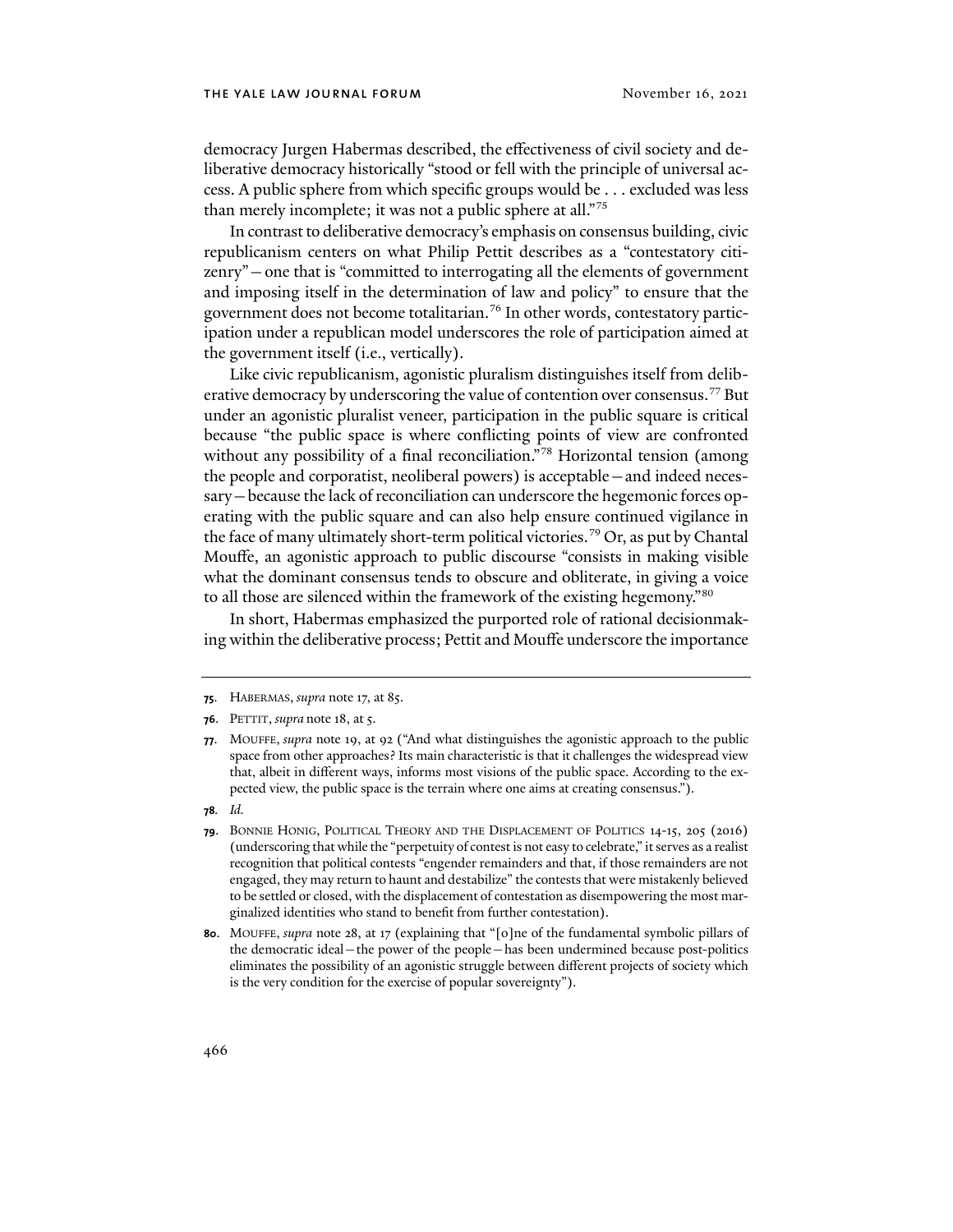of contestation or agonism as a key characteristic of participatory deliberations. But a core tenant unifying all these theories is popular sovereignty through participation by the people, suggesting that unless we safeguard such participation, we risk undermining our democracy altogether.

And as privacy-law scholars have noted, actionable legal rights against privacy incursions serve as a critical first-order right by helping people access and influence the public square—both physical and digital—in a meaningful way. For example, as Paul Schwartz powerfully argued, without strong privacy protections, "cyberspace's civic potential will never be attained.["81](#page-13-0) According to Schwartz, lack of privacy on the internet both (1) "discourage[s] unfettered participation in deliberative democracy" and (2) "can harm an individual's capacity for self-governance," limiting meaningful contributions to public discussion.[82](#page-13-1) As Schwartz highlighted, privacy aids deliberative democracy because without it, "the underlying capacity of individuals to form and act on their notions of the good" are limited and chilled, and surveillance also chills the coming together of communities to hash out their views.<sup>[83](#page-13-2)</sup> Relatedly, as detailed by Julie Cohen, privacy violations "harm individuals, but not only individuals" in that they also quash "[d]ynamic, emergent subjectivity—the sort of subjectivity upon which liberal democracy and innovation both rely."<sup>[84](#page-13-3)</sup> According to Cohen, unencumbered surveillance will prevent individuals from having "the ability to form and pursue meaningful agendas for human flourishing."[85](#page-13-4) Or, as characterized by Neil Richards, privacy is necessary to incubate new ideas and foster intellectual freedom, in turn advancing democratically supported First Amendment speech values.<sup>[86](#page-13-5)</sup> In short, as put by Joel Reidenberg, "Privacy is fundamental to constitutional democracy affecting a citizen's ability to participate in deliberative democracy and to engage in robust governing dialogues."[87](#page-13-6)

In addition to privacy's instrumental role in fostering identity and ideas and facilitating subsequent democratic participation, efforts to maintain privacy can themselves serve as a form of agonistic friction and participation, as many

<span id="page-13-3"></span>**84**. Julie E. Cohen, *What Privacy Is for*, 126 HARV. L. REV. 1904, 1906 (2013).

<span id="page-13-5"></span>**86**. Neil M. Richards, *Intellectual Privacy*, 87 TEX. L. REV. 387, 408-25 (2008).

<span id="page-13-0"></span>**<sup>81</sup>**. Schwartz, *supra* note [3,](#page-1-9) at 1611.

<span id="page-13-1"></span>**<sup>82</sup>***. Id.* at 1647.

<span id="page-13-2"></span>**<sup>83</sup>**. Paul M. Schwartz, *Privacy and Participation: Personal Information and Public Sector Regulation in the United States*, 80 IOWA L. REV. 553, 560-61 (1995).

<span id="page-13-4"></span>**<sup>85</sup>***. Id*. at 1912.

<span id="page-13-6"></span>**<sup>87</sup>**. Joel R. Reidenberg, *Privacy in Public*, 69 U. MIA. L. REV. 141, 152 (2014); *see also* Joel R. Reidenberg, *The Transparent Citizen*, 47 LOY. U. CHI. L.J. 437, 449 (2015) ("The overexposure of citizens reduces the checks and balances on the exercise of government powers and diminishes citizens' trust and commitment to law.").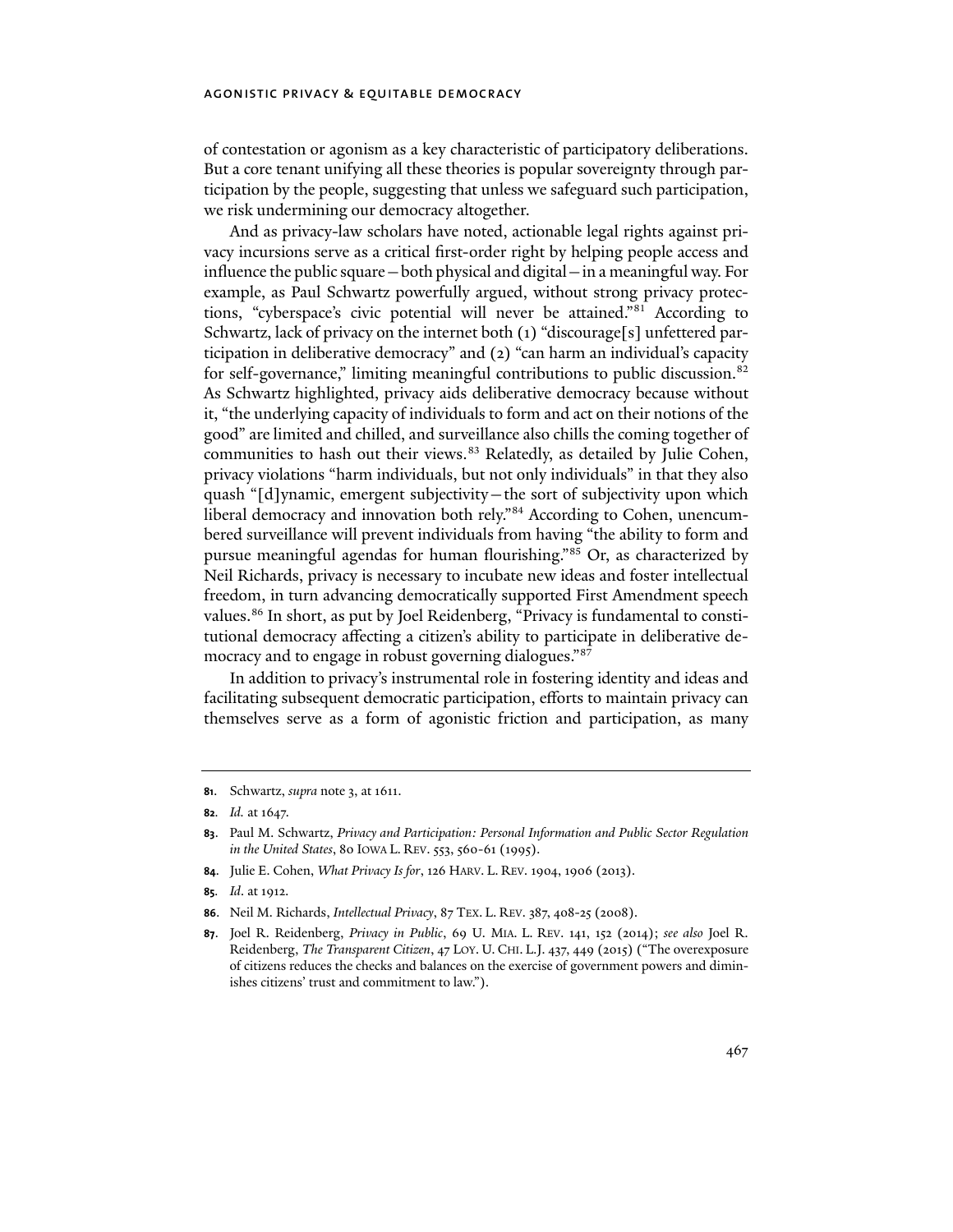members of different marginalized groups have demonstrated.<sup>[88](#page-14-0)</sup> That is, while privacy scholars have rightly emphasized privacy's role in *enabling* participation, less emphasis has been placed on how privacy performances *are* participation.

For Hong Kong civil-rights protestors, for example, wearing masks both allows them to evade facial recognition technology and effect a participatory cri-tique of the surveillance regime.<sup>[89](#page-14-1)</sup> Similarly, wearing a hoodie can signal a refusal to be surveilled, particularly by Black people who are disproportionately subject to surveillance. Indeed, wearing a hoodie is often read by the state as an expres-sive statement of resistance.<sup>[90](#page-14-2)</sup> Relatedly, people of any gender may subvert gender surveillance by refusing to comply with and be outed by restrictive genderidentification laws or other laws that enforce sex or gender stereotypes. In this context, noncompliance keeps aspects of a people's gender-related identities private, and simultaneously operates as a performative disavowal of the state's abil-ity to surveil and define queer bodies.<sup>[91](#page-14-3)</sup> Indeed, the state understands privacy performances as a form of expressive, participatory resistance, and it has specifically targeted efforts to maintain privacy by imposing additional regulation or criminalization. Consider, for example, the so-called Unmasking Antifa legislation introduced in Congress targeting protestors who wear "intimidat[ing]" masks,<sup>[92](#page-14-4)</sup> in addition to the application of antimask laws of much older vintages to civil-rights protestors.<sup>[93](#page-14-5)</sup>

These privacy performances are acts of expressive resistance to surveillance regimes that "communicate and signal opprobrium of surveillance, shine a

- <span id="page-14-4"></span>**92**. Unmasking Antifa Act of 2019, H.R. 4003, 116th Cong. § 2(a) (2019).
- <span id="page-14-5"></span>**93**. Margot Kaminski, *Real Masks and Real Name Policies: Applying Anti-Mask Case Law to Anonymous Online Speech*, 23 FORDHAM INTELL. PROP. MEDIA & ENT. L.J. 815, 848-50 (2013) (documenting several examples of antimask laws); SKINNER-THOMPSON, *supra* note [8,](#page-1-0) at 69-70 (discussing application of antimask laws to antiracism protestors).

<span id="page-14-0"></span>**<sup>88</sup>**. For discussion of how principles of agonism or contestation should be incorporated into the design state of machine-learning processes to better protect privacy and overdetermination by algorithmic decisionmaking, see Mireille Hildebrandt, *Privacy as Protection from the Incomputable Self: From Agnostic to Agonistic Machine Learning*, 20 THEORETICAL INQUIRIES L. 83  $(2019).$ 

<span id="page-14-1"></span>**<sup>89</sup>**. Paul Mozur, *In Hong Kong Protests, Faces Become Weapons*, N.Y. TIMES (July 26, 2019), https://www.nytimes.com/2019/07/26/technology/hong-kong-protests-facial-recognitionsurveillance.html [https://perma.cc/3SN4-9C87].

<span id="page-14-2"></span>**<sup>90</sup>***. Cf*. DEVON W. CARBADO & MITU GULATI, ACTING WHITE?: RETHINKING RACE IN "POST-RA-CIAL" AMERICA 102 (2013) (observing that "as a matter of both socialization and formal or informal political advice, African Americans are encouraged to signal cooperation by giving up their privacy" when confronted by law enforcement).

<span id="page-14-3"></span>**<sup>91</sup>***. Cf.* First Amended Complaint for Declaratory and Injunctive Relief, Carcaño v. McCrory, 203 F. Supp. 3d 615 (M.D.N.C. 2016) (No. 16-CV-00236) (arguing that North Carolina's bathroom bill, H.B. 2, invades the privacy of transgender people, exposing them to harassment and violence).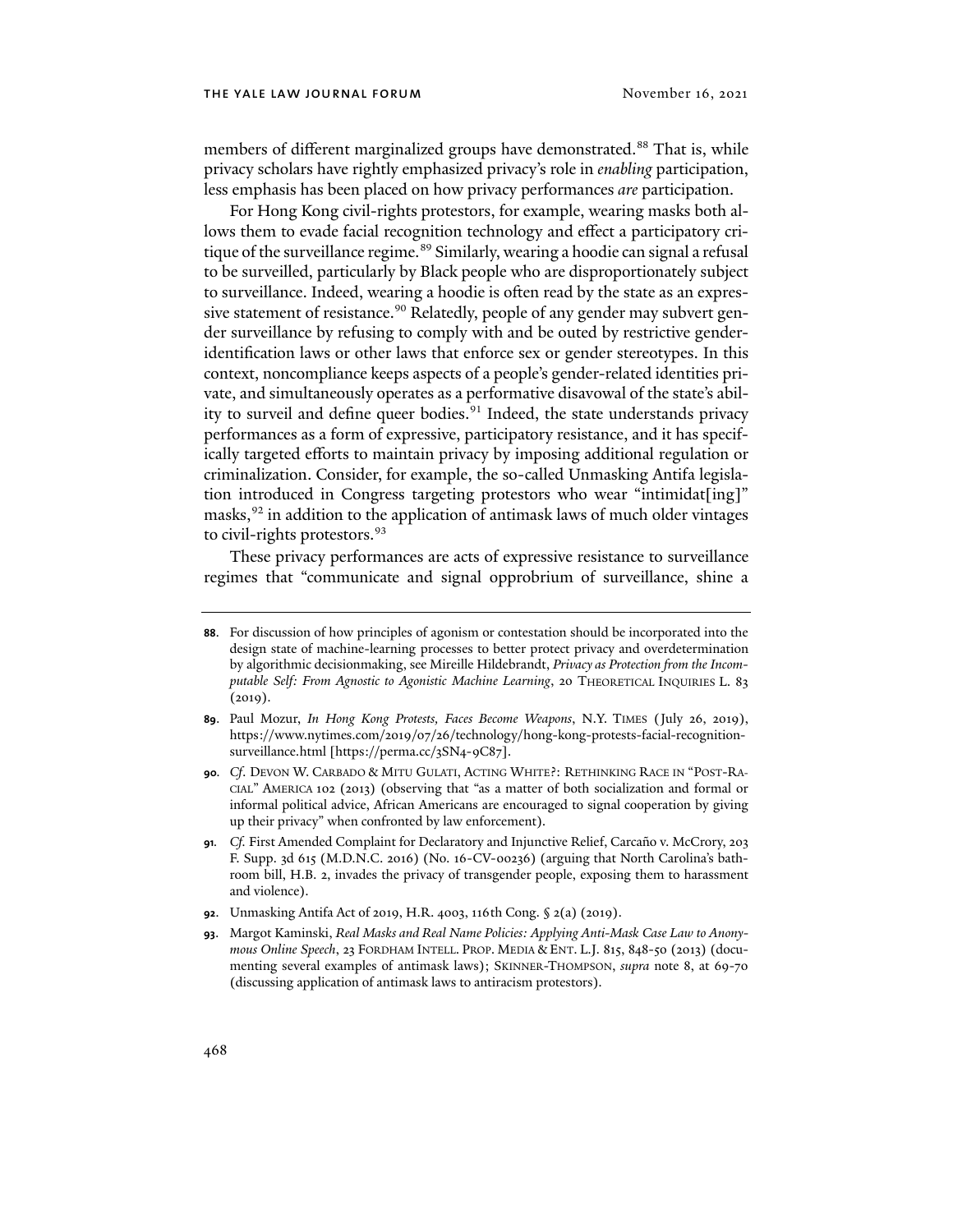critical spotlight on that surveillance, and in so doing, offer a reimagined place for privacy in our social structures."<sup>[94](#page-15-0)</sup> They are an embodied example of what Bernard Harcourt might label "critical praxis,"[95](#page-15-1) or what Judith Butler characterizes as the

plural and performative right to appear, one that asserts and instates the body in the midst of the political field, and which, in its expressive and signifying function, delivers a bodily demand for a more livable set of economic, social, and political conditions no longer afflicted by induced forms of precarity.[96](#page-15-2)

Put differently by Seeta Peña Gangadharan in her work on the willful (as opposed to coerced) self-exclusion of different marginalized groups from dominant modes of tech-based interactions, "when marginalized people refuse technologies, they imagine new ways of being and relating to one another in a technologically mediated society."[97](#page-15-3)

So conceived, privacy performances are an embodied example of agonistic participation that, pursuant to contestatory theories of participation, form a critical component of democracy in action. As noted above, under agonistic, pluralist conceptions of participatory democracy, "a central task of democratic politics is to provide the institutions which will permit conflicts to take an 'agonistic' form, where the opponents are not enemies but adversaries among whom exists a conflictual consensus."[98](#page-15-4) Without such confrontation of political positions, "there is always the danger that this democratic confrontation will be replaced by a confrontation between nonnegotiable moral values or essentialist forms of identifications."[99](#page-15-5) Paradoxically, according to Mouffe, "[t]oo much emphasis on consensus, together with aversion towards confrontations, leads to apathy and to a dissatisfaction with political participation."[100](#page-15-6) As "cultural and artistic practices," privacy performances "can play a critical role by fostering agonistic public

<span id="page-15-6"></span>**100***. Id.*

<span id="page-15-0"></span>**<sup>94</sup>**. SKINNER-THOMPSON, *supra* not[e 8,](#page-1-0) at 62.

<span id="page-15-1"></span>**<sup>95</sup>**. BERNARD E. HARCOURT, CRITIQUE & PRAXIS 442-45 (2020).

<span id="page-15-3"></span><span id="page-15-2"></span>**<sup>96</sup>**. JUDITH BUTLER, NOTES TOWARDS A PERFORMATIVE THEORY OF ASSEMBLY 11 (2015).

**<sup>97</sup>**. Gangadharan, *supra* note [31,](#page-5-7) at 113; *see also id.* at 120 (describing technological refusal as a method of "self-creation"); Ananny, *supra* note [72,](#page-11-4) at 142 (arguing that "absence is a type of public participation that—when seen and valued—offers new ways to think about what's being communicated").

<span id="page-15-4"></span>**<sup>98</sup>**. MOUFFE, *supra* note [19,](#page-3-9) at XII.

<span id="page-15-5"></span>**<sup>99</sup>***. Id*. at 7.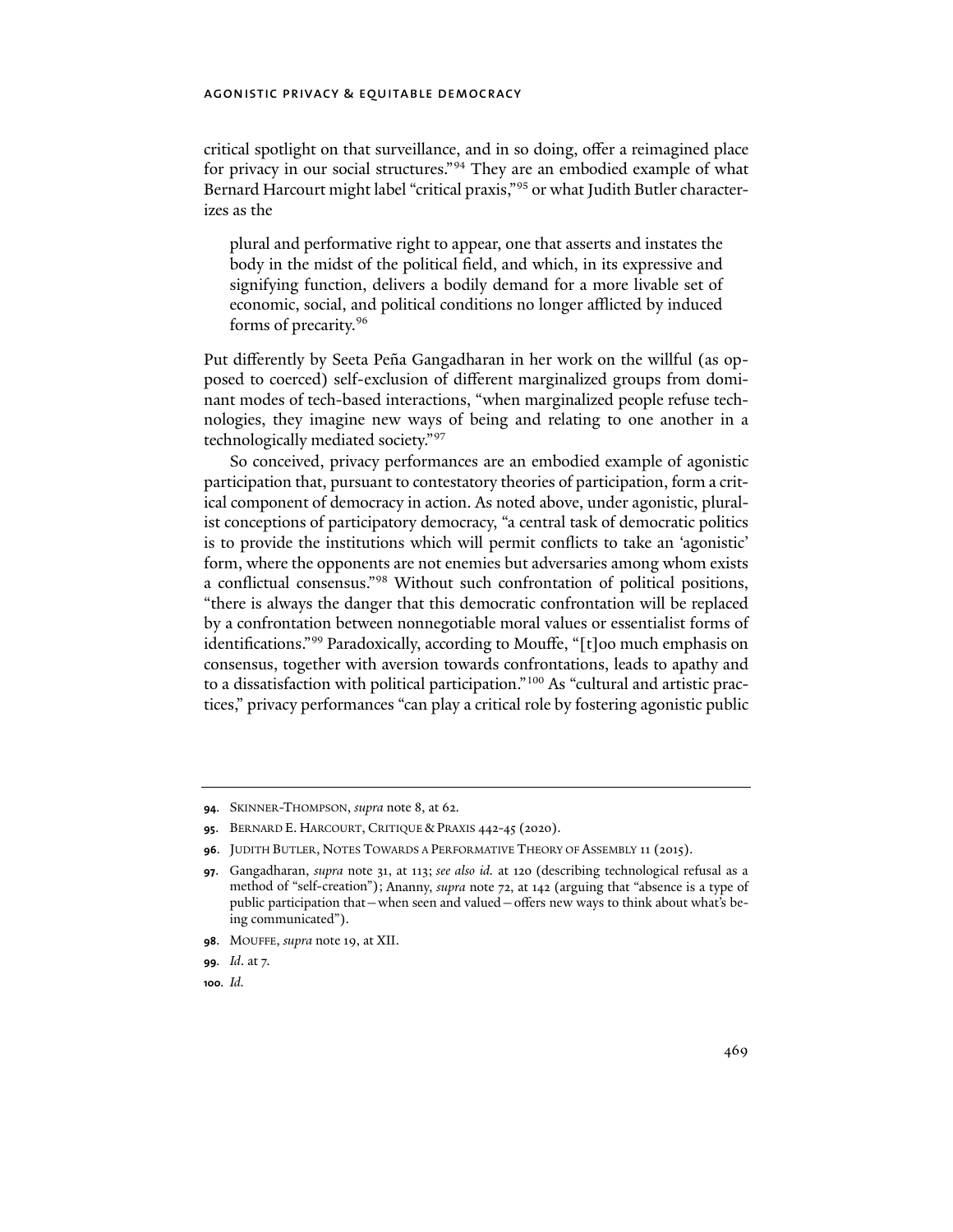spaces where counter-hegemonic struggles could be launched against neo-liberal hegemony."[101](#page-16-0)

Appreciating privacy's directly participatory or agonistic role is critical because it provides a powerful normative reason to protect privacy as participation. It can also shift perceptions of privacy performances from suspicious to time-honored expressive practices.<sup>[102](#page-16-1)</sup> In the current polarized public square, both the state and many private individuals demonize antisurveillance practices and associate them with criminal behavior. [103](#page-16-2) Understanding privacy performance/resistance as participatory, expressive engagement could help ratchet down the rhetoric and appreciate such practices for what they often are: principled efforts to shape the public sphere as one hospitable to all kinds of different identities and ideas.<sup>[104](#page-16-3)</sup> So while privacy scholars have long appreciated that privacy matters in that it enables participation, it is just as important to understand that privacy can operate as a form of agonistic participation in and of itself—privacy is an end, not just a means, of participation.

## **iii. implications for reform**

Better appreciating that privacy serves not just as an instrumental tool or precondition for democratic participation, but also as a form of agonistic participation itself that shapes public values and norms has several implications for current privacy-reform discussions.

In particular, the participatory-privacy paradigm provides a powerful riposte to those who rely on a simplistic and formalistic approach to the First Amendment and its role as democratic lodestar. As widely documented and critiqued, deregulatory agendas have been advanced by formalist and reductionist approaches to the First Amendment wherein a vast array of conduct is characterized as speech or speech-facilitating. If taken to the extreme, such conduct, under-stood as expression, would be largely insulated from government regulation.<sup>[105](#page-16-4)</sup> This approach, known variously as First Amendment Lochnerism,<sup>[106](#page-16-5)</sup> the

<span id="page-16-0"></span>**<sup>101</sup>***. Id*. at XVII.

<span id="page-16-1"></span>**<sup>102</sup>**. MOUFFE, *supra* note [28,](#page-4-6) at 93.

<span id="page-16-2"></span>**<sup>103</sup>**. DANIEL J. SOLOVE, NOTHING TO HIDE:THE FALSE TRADEOFF BETWEEN PRIVACY AND SECURITY 21-22 (2011).

<span id="page-16-3"></span>**<sup>104</sup>**. SKINNER-THOMPSON, *supra* not[e 8,](#page-1-0) at 85.

<span id="page-16-4"></span>**<sup>105</sup>**. Toni M. Massaro & Helen Norton, *Free Speech and Democracy: A Primer for Twenty-First Century Reformers*, 54 U.C. DAVIS L. REV. 1631, 1645-50 (2021).

<span id="page-16-5"></span>**<sup>106</sup>**. Howard M. Wasserman, Bartnicki *as* Lochner*: Some Thoughts on First Amendment Lochnerism*, 33 N. KY. L. REV. 421, 432-35, 457-58 (2006).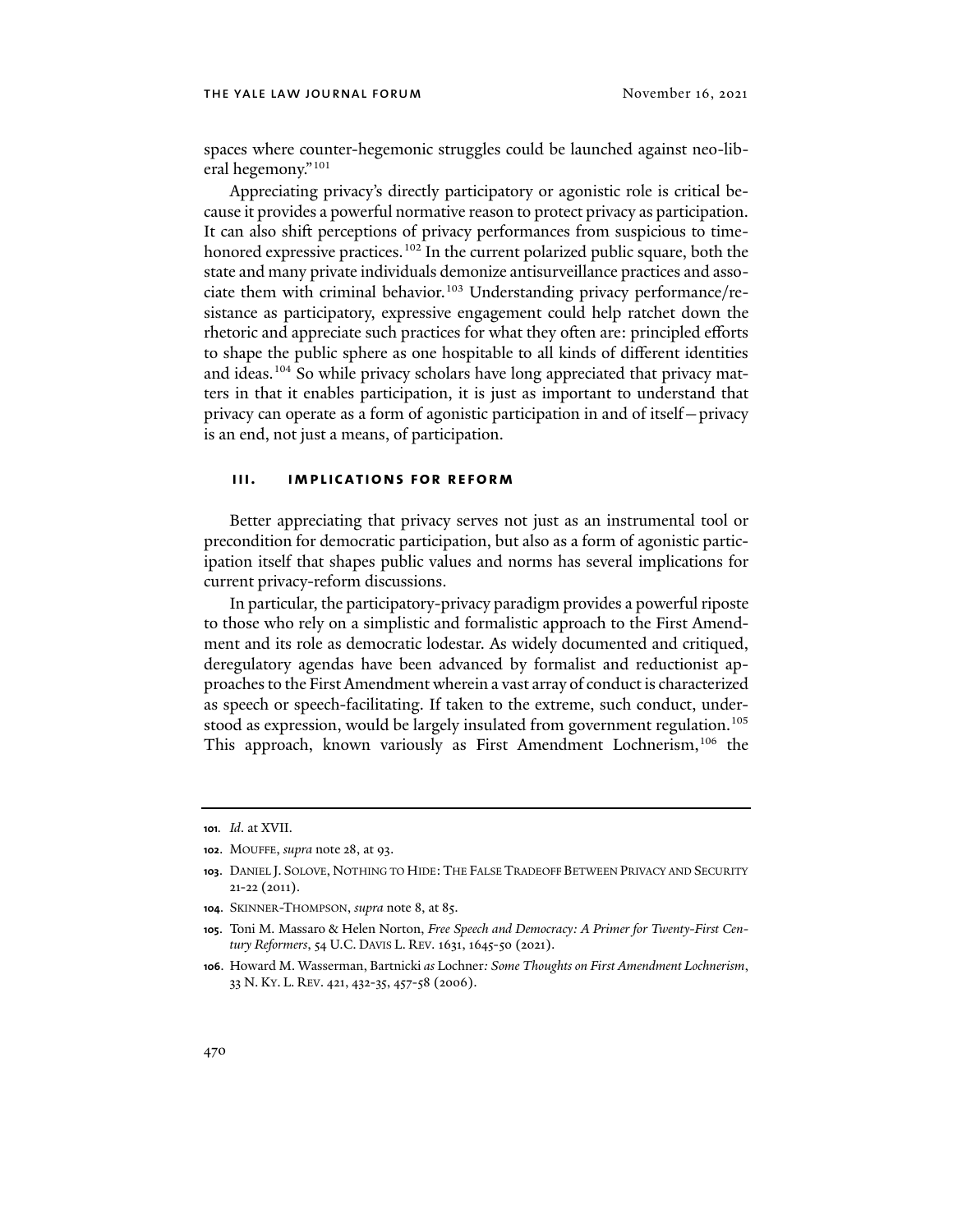Imperial First Amendment,<sup>[107](#page-17-0)</sup> or the weaponized First Amendment,<sup>[108](#page-17-1)</sup> has been deployed in contexts ranging from challenges to LGBTQ+ antidiscrimination laws<sup>[109](#page-17-2)</sup> to consumer protection legislation,<sup>110</sup> but is also increasingly raised to combat modest privacy protections.

For example, surveillance companies like Clearview AI invoke First Amendment Lochnerism to defend their practice of scraping social-media photos to train facial-recognition software, which they then hawk to law-enforcement agencies.<sup>[111](#page-17-4)</sup> According to Clearview AI, the practice is a form of information gathering protected by the First Amendment.<sup>[112](#page-17-5)</sup> But to the extent the First Amendment often operates as a constitutional shorthand for all manner of key ingredients for meaningful democracy,<sup>[113](#page-17-6)</sup> understanding that people who assert their right to obscure their identity from Clearview AI and other surveillance capitalists are engaged in an act of agonistic expression helps to provide a compelling government justification for regulating privacy-invading actions.[114](#page-17-7) Given the Supreme Court's sensitivity to social context in determining whether conduct is expressive or symbolic speech,  $115$  a strong argument can be made that those who seek to guard aspects of their identity through privacy resistance (be it through online obfuscation techniques, physical barriers, or the like) are engaged in an expressive enterprise, one that rebukes widespread surveillance.

<span id="page-17-0"></span>**<sup>107</sup>**. Paul D. Carrington, *Our Imperial First Amendment*, 34 U. RICH. L. REV. 1167, 1209-10 (2001).

<span id="page-17-1"></span>**<sup>108</sup>**. Janus v. Am. Fed'n of State, Cnty & Mun. Emps., 138 S. Ct. 2448, 2501 (2018) (Kagan, J., dissenting).

<span id="page-17-2"></span>**<sup>109</sup>***. Cf*. Scott Skinner-Thompson, *The First Queer Right*, 116 MICH. L. REV. 881, 882-83 (2018) (discussing, for example, arguments that merchants' refusal to serve queer customers is a form of protected expression).

<span id="page-17-3"></span>**<sup>110</sup>***. See, e.g.*, Expressions Hair Design v. Schneiderman, 137 S. Ct. 1144 (2017).

<span id="page-17-4"></span>**<sup>111</sup>**. Kashmir Hill, *Facial Recognition Start-Up Mounts a First Amendment Defense*, N.Y.TIMES (Mar. 18, 2021), https://www.nytimes.com/2020/08/11/technology/clearview-floyd-abrams.html [https://perma.cc/PV6S-K7SF].

<span id="page-17-5"></span>**<sup>112</sup>***. Id.* I have joined an amicus brief in opposition to Clearview AI's claim that its surveillance practices are insulated from regulation by the First Amendment. *See* Brief of Amici Law Professors in Opposition to Defendant's Motion to Dismiss, ACLU v. Clearview AI, Inc., No. 2020-CH-04353 (Ill. Cir. Ct. Nov. 2, 2020).

<span id="page-17-6"></span>**<sup>113</sup>**. For example, speech, thought, assembly, association, and information gathering on the government are such key ingredients. *See* BURT NEUBORNE, MADISON'S MUSIC: ON READING THE FIRST AMENDMENT 59-72 (2015) (discussing manifold democratic values protected by the First Amendment).

<span id="page-17-7"></span>**<sup>114</sup>**. Margot E. Kaminski & Scott Skinner-Thompson, *Free Speech Isn't a Free Pass for Privacy Violations*, SLATE (Mar. 9, 2020, 2:53 PM), https://slate.com/technology/2020/03/free-speech-privacy-clearview-ai-maine-isps.html [https://perma.cc/AWR7-NAL7].

<span id="page-17-8"></span>**<sup>115</sup>**. Spence v. Washington, 418 U.S. 405, 410-11 (1974) (emphasizing the role of "surrounding circumstances" in determining whether conduct is expressive).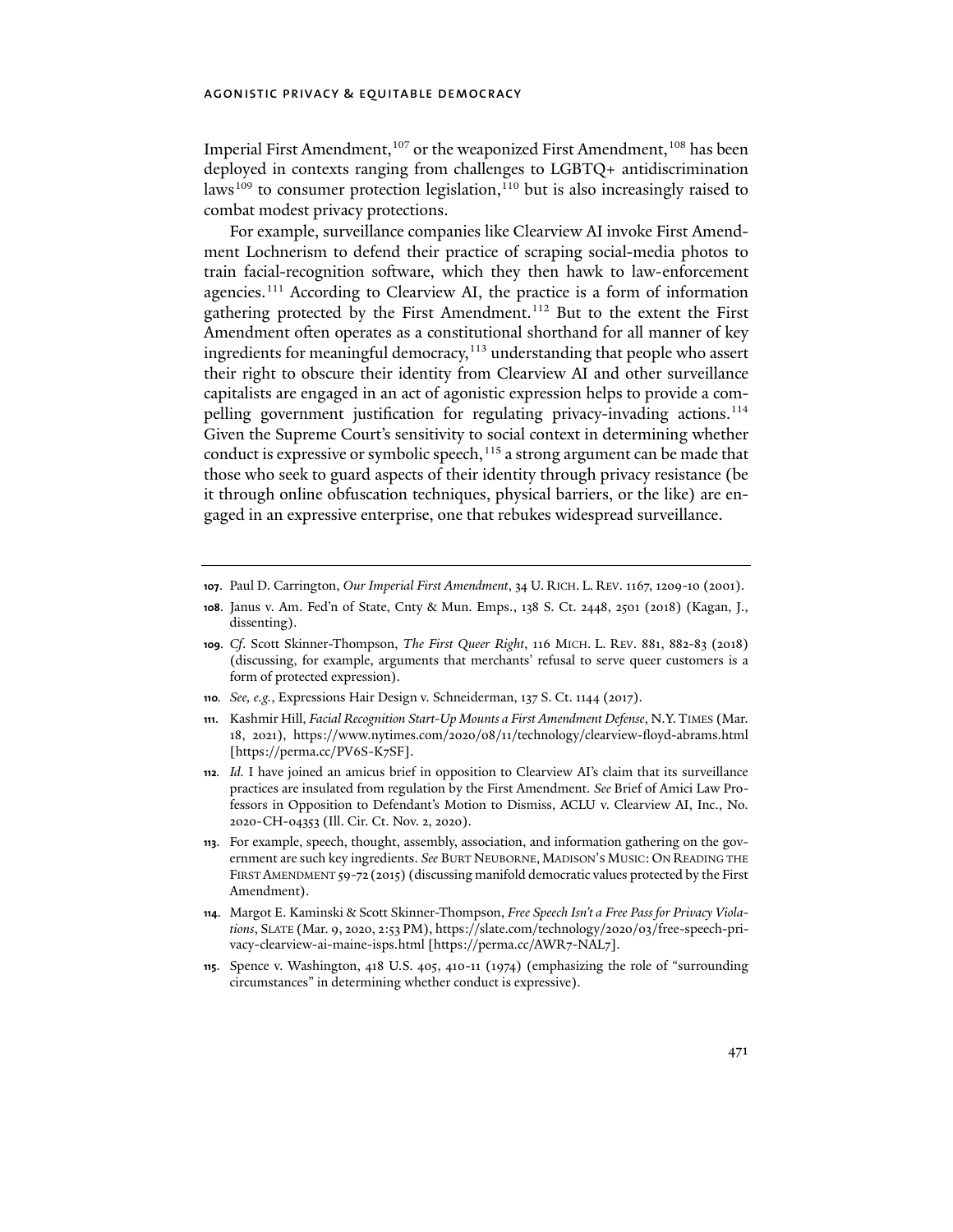<span id="page-18-0"></span>Similarly, Section 230 of the Communications Decency Act, which states that "[n]o provider or user of an interactive computer service shall be treated as the publisher or speaker of any information provided by another information con-tent provider,"<sup>[116](#page-18-2)</sup> has often been interpreted broadly by courts to provide blanket immunity to platforms or websites for hosting hateful, discriminatory, or privacy-invading messages.[117](#page-18-3) This immunity is defended as a key adjuvant to the First Amendment and as a critical means of fostering speech online. According to Section 230 defenders, if internet platforms (ranging from Facebook to websites hosting revenge pornography) could be held liable for the acts of website users, then the platforms would not exist and the internet's speech potential would be curtailed.<sup>[118](#page-18-4)</sup> For this reason, Section 230 is often regarded as "a kind of sacred cow—an untouchable protection of near-constitutional status."<sup>[119](#page-18-5)</sup>

<span id="page-18-1"></span>But as scholars and advocates such as Danielle Keats Citron and Mary Anne Franks have underscored, that unfettered immunity—supposedly needed to facilitate a robust digital public sphere—has also been used to silence, shame, and humiliate many people from marginalized groups (including women and queer folk), pushing them from the public square.<sup>[120](#page-18-6)</sup> As explained by Olivier Sylvain, the broad construction of Section 230 that currently prevails among courts "effectively underwrites content that foreseeably targets the most vulnerable among us."[121](#page-18-7) As debates about legislatively amending or judicially reexamining Section 230 grow, understanding the role of agonistic participation in creating meaningful democratic exchange and privacy in facilitating that participation can buttress calls for reform. Holding accountable certain pernicious websites (such as those that directly encourage and profit from harassment) would encourage platforms to change their practices and more robustly scrutinize the harmful and hateful content they host. Just as a broader view of privacy's democratic function could justify regulating surveillance companies like Clearview AI, a broader, less formalist view of the democratic values that internet-platform regulation serves could justify Section 230 reform.

<span id="page-18-2"></span>**<sup>116</sup>**. 47 U.S.C. § 230 (2018).

<span id="page-18-3"></span>**<sup>117</sup>**. Danielle Keats Citron, *Section 230's Challenge to Civil Rights and Civil Liberties*, *in* THE PERILOUS PUBLIC SQUARE 200, 201 (David E. Pozen ed., 2020).

<span id="page-18-4"></span>**<sup>118</sup>***. See, e.g.*, Eric Goldman, *Why Section 230 Is Better than the First Amendment*, 95 NOTRE DAME L. REV. REFLECTION 33, 36-44 (2019) (describing the substantive and procedural benefits of Section 230).

<span id="page-18-5"></span>**<sup>119</sup>**. Citron, *supra* not[e 117,](#page-18-0) at 200.

<span id="page-18-6"></span>**<sup>120</sup>**. Olivier Sylvain, *Discriminatory Designs on User Data*, *in* THE PERILOUS PUBLIC SQUARE, *supra* not[e 117,](#page-18-0) at 181, 181; Danielle Keats Citron & Mary Anne Franks, *The Internet as Speech Machine and Other Myths Confounding Section 230 Reform*, 2020 U. CHI. LEGAL F. 45, 54-55 (2020).

<span id="page-18-7"></span>**<sup>121</sup>**. Sylvain, *supra* note [120,](#page-18-1) at 182.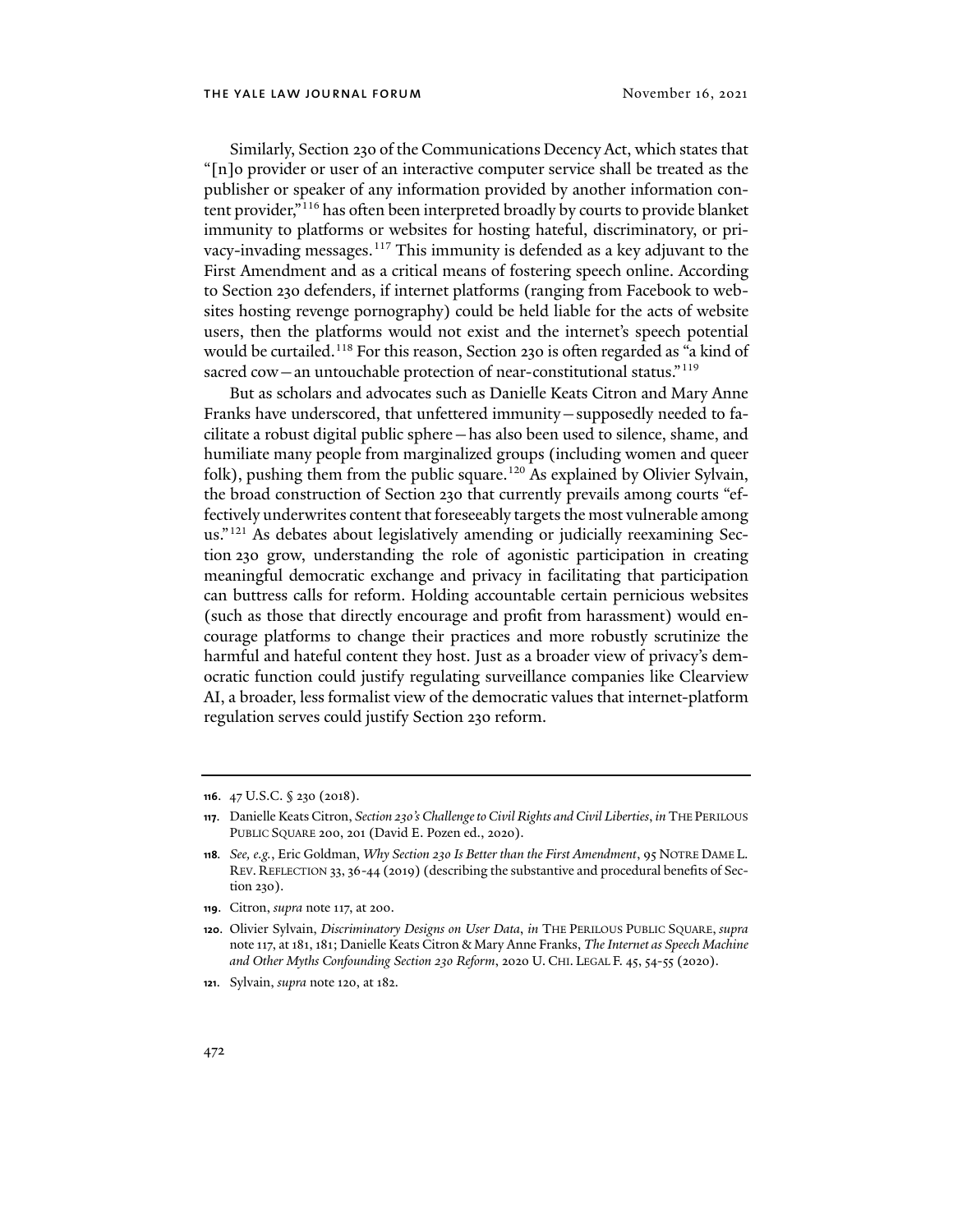As a final example, laws that force the economically subjugated from the public square, such as anticamping laws, rely on the faulty notion that there ought to be no right to privacy in public.<sup>[122](#page-19-0)</sup> We might instead understand someone who establishes a makeshift home on public property as engaging in ago-nistic, participatory privacy.<sup>[123](#page-19-1)</sup> Such a home affords its inhabitant a modest degree of privacy from the public, while simultaneously putting economic inequality and social precarity on full display. Penalizing people for constructing makeshift homes and existing in public space could then be understood as an affront to First Amendment participatory values. Similar arguments were prof-fered in the context of organized camping movements, such as Occupy.<sup>[124](#page-19-2)</sup> They are just as applicable to individualized, agonistic efforts at survival and refusal to be cast out of public view.

#### **iv. conclusion**

A deeper appreciation for privacy's role in both facilitating participation and being a form of participation could help transform it from a boogeyman for those suggesting that people with nothing to hide have nothing to fear into a critical component of our democracy. In turn, this shi� would help justify regulations that would truly make the physical public square and digital public square equitable and democratic spaces, open to all. It may also decrease polarization by reducing the segregation of both digital and physical spaces, leading to greater points of interaction and providing for candid, yet compassionate, exchanges of views.

*Associate Professor, University of Colorado Law School. Thanks to Kayla Marie Mendez and Kelsea Suarez for invaluable research assistance, to the editors of the* Yale Law Journal Forum *and the Yale Law School Information Society Project for their incredible insights, and to the Knight Foundation for the generous honorarium for* 

<span id="page-19-0"></span>**<sup>122</sup>***. See Violations of the Right to Privacy for Persons Experiencing Homelessness in the United States: A Report to the Special Rapporteur on the Right to Privacy*, NAT'L L.CTR. ON HOMELESSNESS &PRIV. (May 31, 2017), https://nlchp.org/wp-content/uploads/2018/10/Special-Rapporteur-Rightto-Privacy.pdf [https://perma.cc/EG2P-UNTW].

<span id="page-19-1"></span>**<sup>123</sup>***. Id*. at 1 (arguing that the right to privacy extends to any form of dwelling, "whether it be a shanty, a tent, a tarp, or just a blanket").

<span id="page-19-2"></span>**<sup>124</sup>***. Cf*. Bernard E. Harcourt, *Political Disobedience*, *in* OCCUPY:THREE INQUIRIES IN DISOBEDIENCE 45, 53 (W.J.T. Mitchell, Bernard E. Harcourt & Michael Taussig eds., 2013) (arguing that Occupy represents "a new paradigm of political disobedience" which can "only be 'heard,' syntactically, from its place of occupation"); *see also* Clark v. Cmty. for Creative Nonviolence, 468 U.S. 288, 293 (1984) (assuming that camping in connection with a demonstration is a covered First Amendment activity).